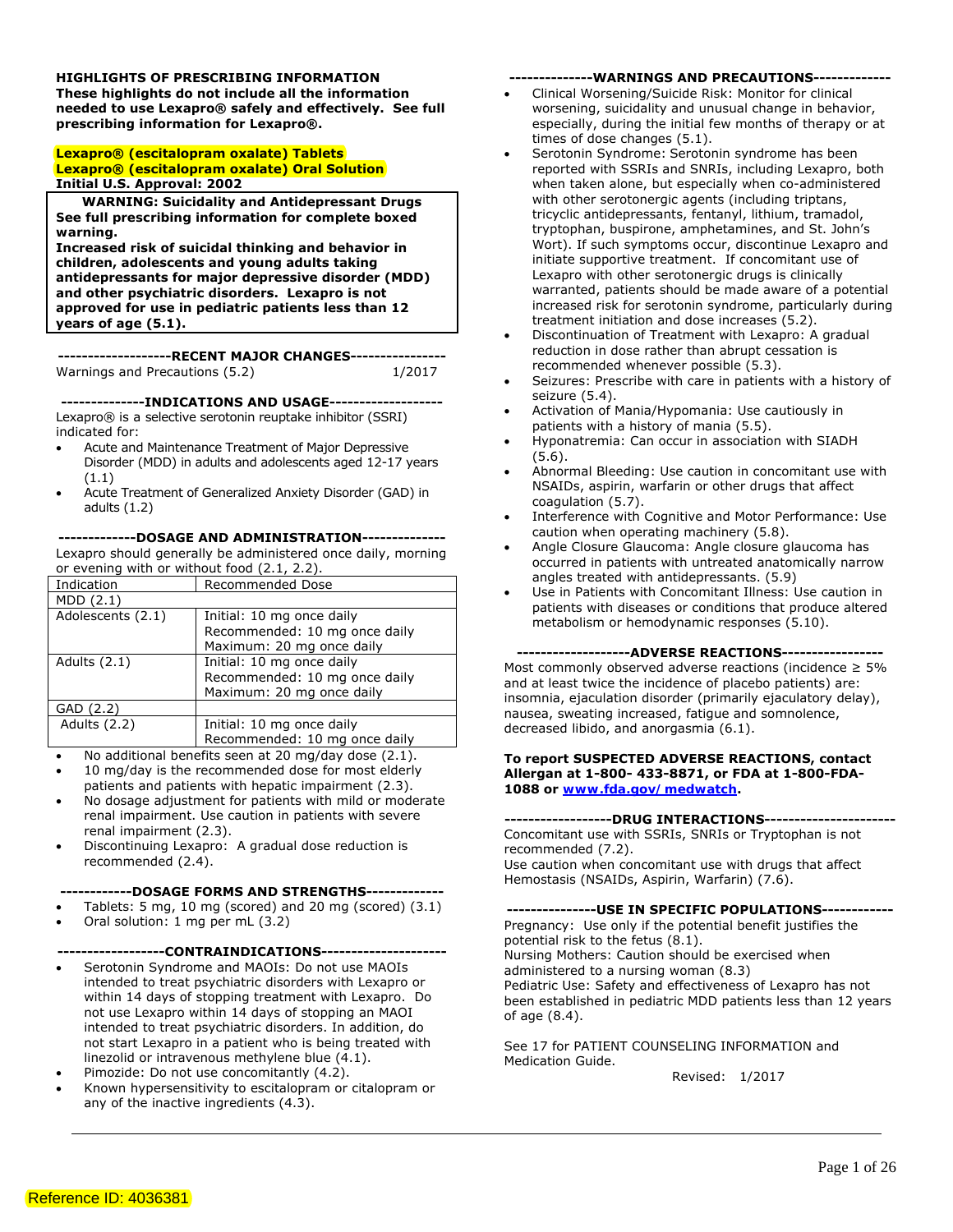## **FULL PRESCRIBING INFORMATION: CONTENTS\* WARNING: Suicidality and Antidepressant Drugs**

|                |      | <b>INDICATIONS AND USAGE</b>                   |                 |      | <b>1.10</b> PIIIIOZIUE dIIU CEIEXD          |
|----------------|------|------------------------------------------------|-----------------|------|---------------------------------------------|
|                | 1.1  | Major Depressive Disorder                      |                 |      | 7.11 Sumatriptan                            |
|                | 1.2  | Generalized Anxiety Disorder                   |                 |      | 7.12 Theophylline                           |
| $\overline{2}$ |      | DOSAGE AND ADMINISTRATION                      |                 |      | 7.13 Warfarin                               |
|                | 2.1  | Major Depressive Disorder                      |                 |      | 7.14 Carbamazepine                          |
|                | 2.2  | Generalized Anxiety Disorder                   |                 |      | 7.15 Triazolam                              |
|                | 2.3  | <b>Special Populations</b>                     |                 |      | 7.16 Ketoconazole                           |
|                | 2.4  | Discontinuation of Treatment with Lexapro      |                 |      | 7.17 Ritonavir                              |
|                | 2.5  | Switching a Patient To or From a Monoamine     |                 |      | 7.18 CYP3A4 and -2C19 Inhibitors            |
|                |      | Oxidase Inhibitor (MAOI) Intended to Treat     |                 | 7.19 | Drugs Metabolized by Cytochrome P4502       |
|                |      | Psychiatric Disorders                          |                 | 7.20 | Metoprolol                                  |
|                | 2.6  | Use of Lexapro with Other MAOIs such as        |                 |      | 7.21 Electroconvulsive Therapy (ECT)        |
|                |      | Linezolid or Methylene Blue                    | 8               |      | USE IN SPECIFIC POPULATIONS                 |
| 3              |      | <b>DOSAGE FORMS AND STRENGTHS</b>              |                 | 8.1  | Pregnancy                                   |
|                | 3.1  | <b>Tablets</b>                                 |                 | 8.2  | Labor and Delivery                          |
|                | 3.2  | Oral Solution                                  |                 | 8.3  | <b>Nursing Mothers</b>                      |
| 4              |      | <b>CONTRAINDICATIONS</b>                       |                 | 8.4  | Pediatric Use                               |
|                | 4.1  | Monoamine Oxidase Inhibitors (MAOIs)           |                 | 8.5  | Geriatric Use                               |
|                | 4.2  | Pimozide                                       | 9               |      | <b>DRUG ABUSE AND DEPENDENCE</b>            |
|                | 4.3  | Hypersensitivity to escitalopram or citalopram |                 | 9.2  | Abuse and Dependence                        |
| 5              |      | <b>WARNINGS AND PRECAUTIONS</b>                | 10              |      | <b>OVERDOSAGE</b>                           |
|                | 5.1  | Clinical Worsening and Suicide Risk            |                 |      | 10.1 Human Experience                       |
|                | 5.2  | Serotonin Syndrome                             |                 |      | 10.2 Management of Overdose                 |
|                | 5.3  | Discontinuation of Treatment with Lexapro      | 11              |      | <b>DESCRIPTION</b>                          |
|                | 5.4  | Seizures                                       | 12              |      | CLINICAL PHARMACOLOGY                       |
|                | 5.5  | Activation of Mania/Hypomania                  |                 |      | 12.1 Mechanism of Action                    |
|                | 5.6  | Hyponatremia                                   |                 |      | 12.2 Pharmacodynamics                       |
|                | 5.7  | Abnormal Bleeding                              |                 |      | 12.3 Pharmacokinetics                       |
|                | 5.8  | Interference with Cognitive and Motor          | 13              |      | NONCLINICAL TOXICOLOGY                      |
|                |      | Performance                                    |                 |      | 13.1 Carcinogenesis, Mutagenesis, Impairmer |
|                | 5.9  | Angle Closure Glaucoma                         |                 |      | Fertility                                   |
|                | 5.10 | Use in Patients with Concomitant Illness       |                 |      | 13.2 Animal Toxicology and/or Pharmacology  |
| 6              |      | <b>ADVERSE REACTIONS</b>                       | 14              |      | <b>CLINICAL STUDIES</b>                     |
|                | 6.1  | <b>Clinical Trials Experience</b>              |                 |      | 14.1 Major Depressive Disorder              |
|                | 6.2  | Post-Marketing Experience                      |                 |      | 14.2 Generalized Anxiety Disorder           |
| 7              |      | <b>DRUG INTERACTIONS</b>                       | 16              |      | HOW SUPPLIED/STORAGE AND HANDLING           |
|                | 7.1  | Monoamine Oxidase Inhibitors (MAOIs)           |                 | 16.1 | Tablets                                     |
|                | 7.2  | Serotonergic Drugs                             |                 |      | 16.2 Oral Solution                          |
|                | 7.3  | Triptans                                       | 17 <sub>2</sub> |      | PATIENT COUNSELING INFORMATION              |
|                | 7.4  | CNS Drugs                                      |                 |      | 17.1 Information for Patients               |
|                | 7.5  | Alcohol                                        |                 |      | 17.2 FDA-Approved Medication Guide          |
|                | 7.6  | Drugs That Interfere With Hemostasis           |                 |      |                                             |
|                |      | (NSAIDs, Aspirin, Warfarin, etc.)              |                 |      |                                             |
|                | - -  |                                                |                 |      |                                             |

- 
- 
- **7.9** Lithium

1

- **7.10** Pimozide and Celexa
- **7.11** Sumatriptan
- **7.12** Theophylline
- **7.13** Warfarin
- **7.14** Carbamazepine
- **7.15** Triazolam
- 
- 
- **7.18** CYP3A4 and -2C19 Inhibitors
- **7.19** Drugs Metabolized by Cytochrome P4502D6
- **7.20** Metoprolol
- **7.21** Electroconvulsive Therapy (ECT)

### **USE IN SPECIFIC POPULATIONS**

- **8.1** Pregnancy<br>**8.2** Labor and
	-
	- **8.3 Nursing Mothers**
	- **8.4** Pediatric Use<br>**8.5** Geriatric Use
	- **4.1** Geriatric Use
- **9.2** Abuse and Dependence<br>**9.2** Abuse and Dependence
- **4.2** Abuse and Dependence<br>**4.3 OVERDOSAGE**
- **OVERDOSAGE** 
	- **10.1** Human Experience
	- **10.2** Management of Overdose
- **5.1 DESCRIPTION**<br>2 CLINICAL PHARI
	-
	- -
		-
- **3** NONCLINICAL TOXICOLOGY
	- 13.1 Carcinogenesis, Mutagenesis, Impairment of
	-
- **4** CLINICAL STUDIES
- **14.1 Major Depressive Disorder**
- **6 HOW SUPPLIED/STORAGE AND HANDLING** 
	- **16.1** Tablets 16.2 Oral Solution
	-
- **7.3** Triptans **17 PATIENT COUNSELING INFORMATION** 
	- **17.1** Information for Patients
	- **17.2** FDA-Approved Medication Guide

**7.7** Cimetidine **1.1** Cimetidine **1.1** Cimetidine **1.1** Cimetidine **\*Sections of subsections of subsections** or subsections on the full **7.8** Digoxin **7.8** Digoxin prescribing information are not listed.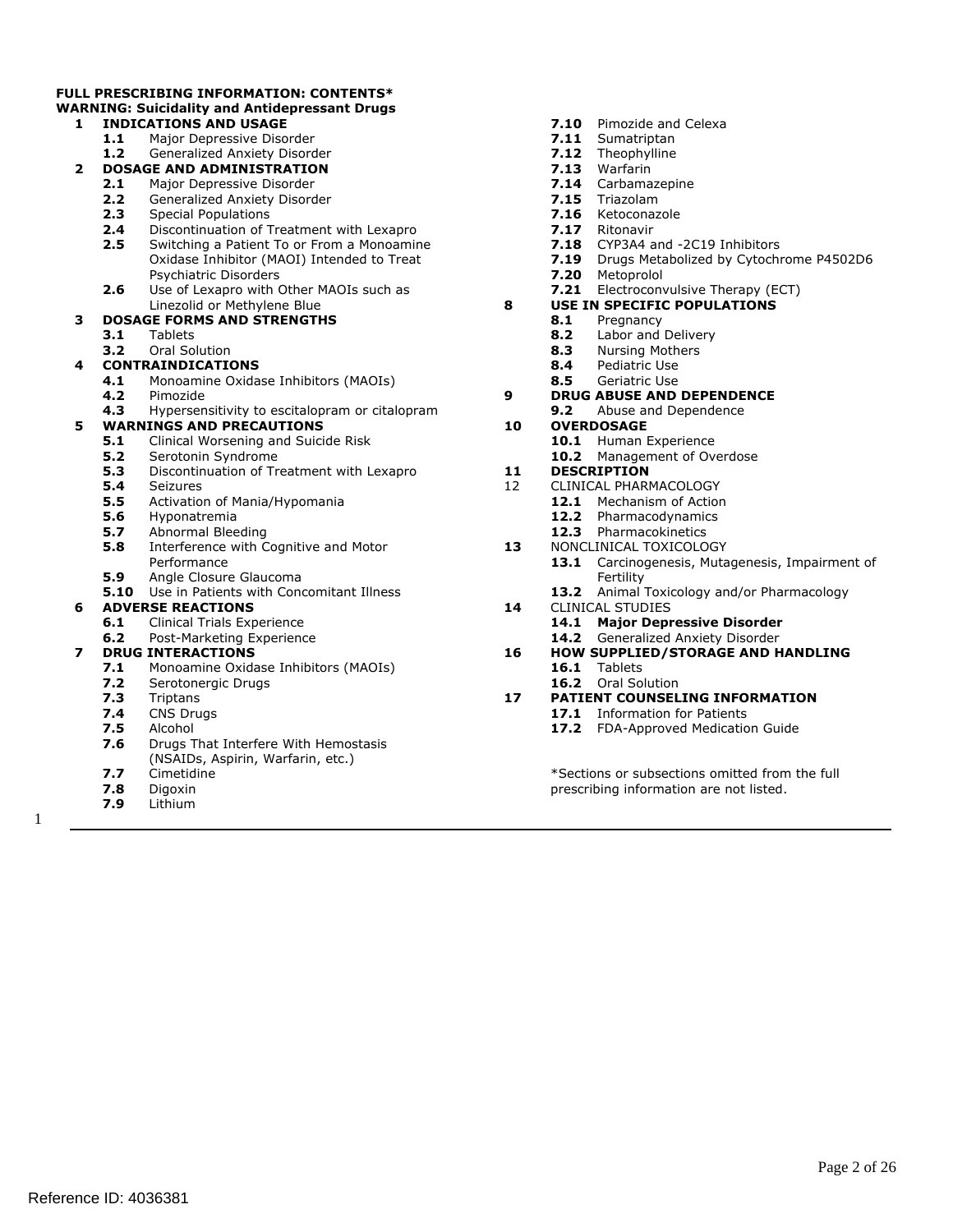#### **FULL PRESCRIBING INFORMATION**

#### **WARNINGS: SUICIDALITY AND ANTIDEPRESSANT DRUGS**

Families and caregivers should be advised of the need for close observation and communication with the prescriber. **Antidepressants increased the risk compared to placebo of suicidal thinking and behavior (suicidality) in children, adolescents, and young adults in short-term studies of major depressive disorder (MDD) and other psychiatric disorders. Anyone considering the use of Lexapro or any other antidepressant in a child, adolescent, or young adult must balance this risk with the clinical need. Short-term studies did not show an increase in the risk of suicidality with antidepressants compared to placebo in adults beyond age 24; there was a reduction in risk with antidepressants compared to placebo in adults aged 65 and older. Depression and certain other psychiatric disorders are themselves associated with increases in the risk of suicide. Patients of all ages who are started on antidepressant therapy should be monitored appropriately and observed closely for clinical worsening, suicidality, or unusual changes in behavior.**  Lexapro is not approved for use in pediatric patients less than 12 years of age. [See Warnings and Precautions: Clinical *Worsening and Suicide Risk (5.1), Patient Counseling Information: Information for Patients (17.1), and Use in Specific Populations: Pediatric Use (8.4)].* 

#### **1 INDICATIONS AND USAGE**

#### **1.1 Major Depressive Disorder**

Lexapro (escitalopram) is indicated for the acute and maintenance treatment of major depressive disorder in adults and in adolescents 12 to 17 years of age [*see Clinical Studies (14.1)*].

A major depressive episode (DSM-IV) implies a prominent and relatively persistent (nearly every day for at least 2 weeks) depressed or dysphoric mood that usually interferes with daily functioning, and includes at least five of the following nine symptoms: depressed mood, loss of interest in usual activities, significant change in weight and/or appetite, insomnia or hypersomnia, psychomotor agitation or retardation, increased fatigue, feelings of guilt or worthlessness, slowed thinking or impaired concentration, a suicide attempt or suicidal ideation.

#### **1.2 Generalized Anxiety Disorder**

Lexapro is indicated for the acute treatment of Generalized Anxiety Disorder (GAD) in adults [*see Clinical Studies (14.2)*].

Generalized Anxiety Disorder (DSM-IV) is characterized by excessive anxiety and worry (apprehensive expectation) that is persistent for at least 6 months and which the person finds difficult to control. It must be associated with at least 3 of the following symptoms: restlessness or feeling keyed up or on edge, being easily fatigued, difficulty concentrating or mind going blank, irritability, muscle tension, and sleep disturbance.

#### **2 DOSAGE AND ADMINISTRATION**

Lexapro should be administered once daily, in the morning or evening, with or without food.

#### **2.1 Major Depressive Disorder**

# **Initial Treatment Adolescents**

The recommended dose of Lexapro is 10 mg once daily. A flexible-dose trial of Lexapro (10 to 20 mg/day) demonstrated the effectiveness of Lexapro [*see Clinical Studies (14.1)*]. If the dose is increased to 20 mg, this should occur after a minimum of three weeks.

#### **Adults**

The recommended dose of Lexapro is 10 mg once daily. A fixed-dose trial of Lexapro demonstrated the effectiveness of both 10 mg and 20 mg of Lexapro, but failed to demonstrate a greater benefit of 20 mg over 10 mg [*see Clinical Studies (14.1)*]. If the dose is increased to 20 mg, this should occur after a minimum of one week.

#### **Maintenance Treatment**

 It is generally agreed that acute episodes of major depressive disorder require several months or longer of sustained pharmacological therapy beyond response to the acute episode. Systematic evaluation of continuing Lexapro 10 or 20 mg/day in adults patients with major depressive disorder who responded while taking Lexapro during an 8-week, acute-treatment phase demonstrated a benefit of such maintenance treatment [*see Clinical Studies (14.1*)]. Nevertheless, the physician who elects to use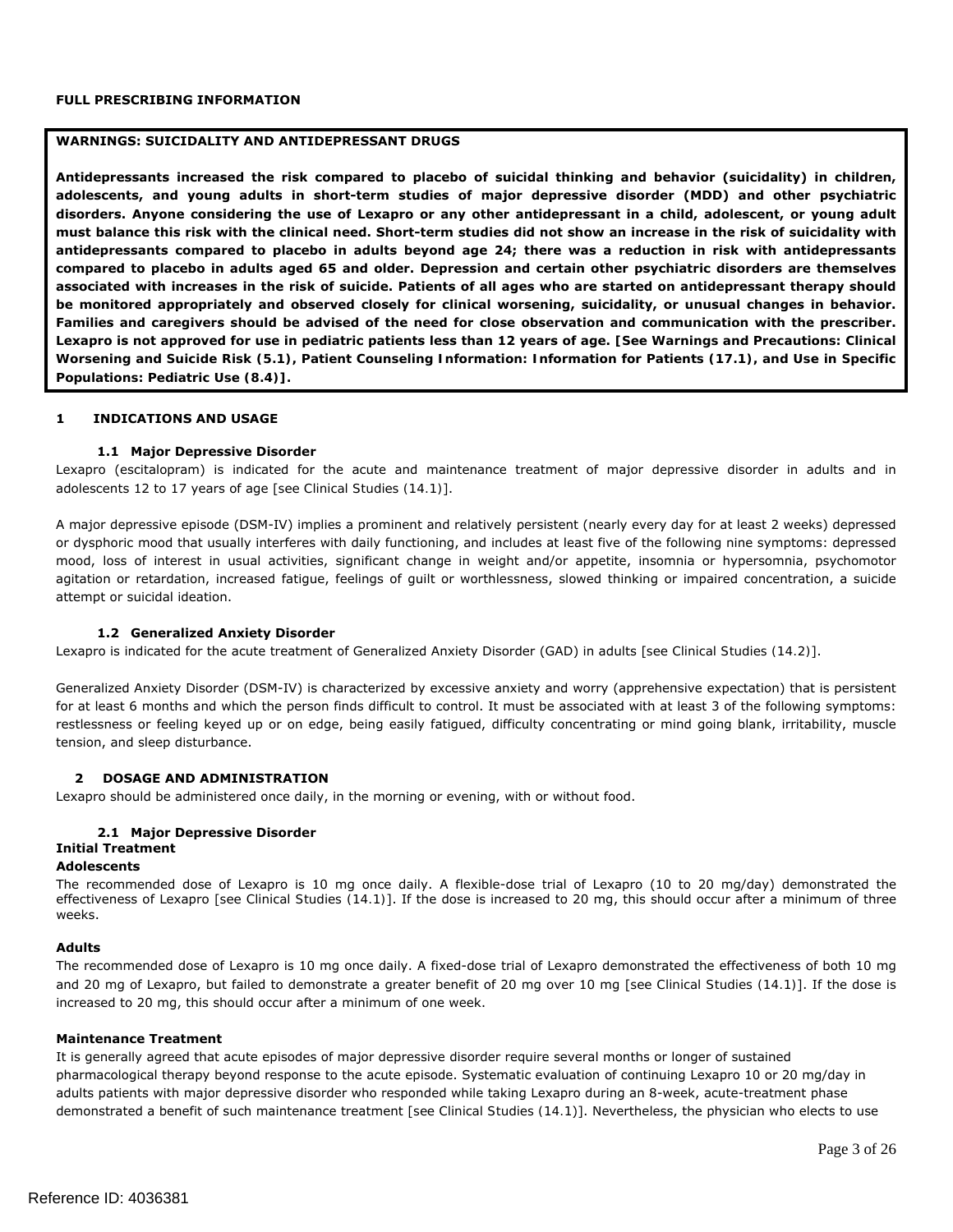Lexapro for extended periods should periodically re-evaluate the long-term usefulness of the drug for the individual patient. Patients should be periodically reassessed to determine the need for maintenance treatment.

#### **2.2 Generalized Anxiety Disorder**

#### **Initial Treatment**

#### **Adults**

The recommended starting dose of Lexapro is 10 mg once daily. If the dose is increased to 20 mg, this should occur after a minimum of one week.

#### **Maintenance Treatment**

Generalized anxiety disorder is recognized as a chronic condition. The efficacy of Lexapro in the treatment of GAD beyond 8 weeks has not been systematically studied. The physician who elects to use Lexapro for extended periods should periodically re-evaluate the long-term usefulness of the drug for the individual patient.

#### **2.3 Special Populations**

10 mg/day is the recommended dose for most elderly patients and patients with hepatic impairment. No dosage adjustment is necessary for patients with mild or moderate renal impairment. Lexapro should be used with caution in patients with severe renal impairment.

#### **2.4 Discontinuation of Treatment with Lexapro**

Symptoms associated with discontinuation of Lexapro and other SSRIs and SNRIs have been reported [*see Warnings and Precautions (5.3)*]. Patients should be monitored for these symptoms when discontinuing treatment. A gradual reduction in the dose rather than abrupt cessation is recommended whenever possible. If intolerable symptoms occur following a decrease in the dose or upon discontinuation of treatment, then resuming the previously prescribed dose may be considered. Subsequently, the physician may continue decreasing the dose but at a more gradual rate.

#### **2.5 Switching a Patient To or From a Monoamine Oxidase Inhibitor (MAOI) Intended to Treat Psychiatric Disorders**

At least 14 days should elapse between discontinuation of an MAOI intended to treat psychiatric disorders and initiation of therapy with Lexapro. Conversely, at least 14 days should be allowed after stopping Lexapro before starting an MAOI intended to treat psychiatric disorders [*see Contraindications (4.1)*].

#### **2.6 Use of Lexapro with Other MAOIs such as Linezolid or Methylene Blue**

Do not start Lexapro in a patient who is being treated with linezolid or intravenous methylene blue because there is an increased risk of serotonin syndrome. In a patient who requires more urgent treatment of a psychiatric condition, other interventions, including hospitalization, should be considered *[see Contraindications (4.1)]*.

In some cases, a patient already receiving Lexapro therapy may require urgent treatment with linezolid or intravenous methylene blue. If acceptable alternatives to linezolid or intravenous methylene blue treatment are not available and the potential benefits of linezolid or intravenous methylene blue treatment are judged to outweigh the risks of serotonin syndrome in a particular patient, Lexapro should be stopped promptly, and linezolid or intravenous methylene blue can be administered. The patient should be monitored for symptoms of serotonin syndrome for 2 weeks or until 24 hours after the last dose of linezolid or intravenous methylene blue, whichever comes first. Therapy with Lexapro may be resumed 24 hours after the last dose of linezolid or intravenous methylene blue *[see Warnings and Precautions (5.2)]*.

The risk of administering methylene blue by non-intravenous routes (such as oral tablets or by local injection) or in intravenous doses much lower than 1 mg/kg with Lexapro is unclear. The clinician should, nevertheless, be aware of the possibility of emergent symptoms of serotonin syndrome with such use *[see Warnings and Precautions (5.2)]*.

# **DOSAGE FORMS AND STRENGTHS 3.1 Tablets 3**

Lexapro tablets are film-coated, round tablets containing escitalopram oxalate in strengths equivalent to 5 mg, 10 mg and 20 mg escitalopram base. The 10 and 20 mg tablets are scored. Imprinted with "FL" on one side and either "5", "10", or "20" on the other side according to their respective strengths.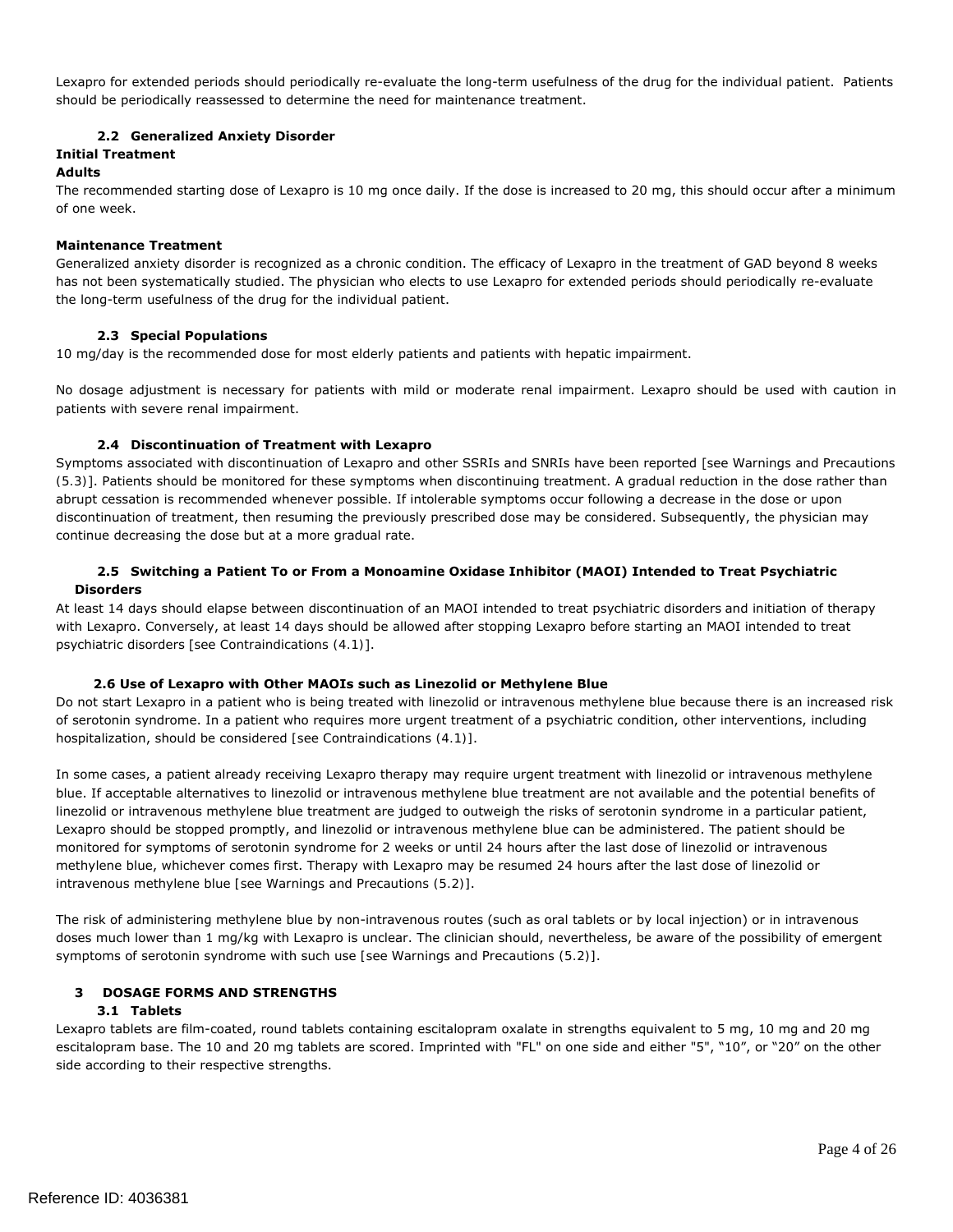#### **3.2 Oral Solution**

Lexapro oral solution contains escitalopram oxalate equivalent to 1 mg/mL escitalopram base.

#### **4 CONTRAINDICATIONS**

#### **4.1 Monoamine Oxidase Inhibitors (MAOIs)**

The use of MAOIs intended to treat psychiatric disorders with Lexapro or within 14 days of stopping treatment with Lexapro is contraindicated because of an increased risk of serotonin syndrome. The use of Lexapro within 14 days of stopping an MAOI intended to treat psychiatric disorders is also contraindicated [*see Dosage and Administration (2.5), and Warnings and Precautions (5.2)*].

Starting Lexapro in a patient who is being treated with MAOIs such as linezolid or intravenous methylene blue is also contraindicated because of an increased risk of serotonin syndrome [*see Dosage and Administration (2.6), and Warnings and Precautions (5.2)*].

#### **4.2 Pimozide**

Concomitant use in patients taking pimozide is contraindicated [*see Drug Interactions (7.10)*].

#### **4.3 Hypersensitivity to escitalopram or citalopram**

Lexapro is contraindicated in patients with a hypersensitivity to escitalopram or citalopram or any of the inactive ingredients in Lexapro.

#### **5 WARNINGS AND PRECAUTIONS**

#### **5.1 Clinical Worsening and Suicide Risk**

Patients with major depressive disorder (MDD), both adult and pediatric, may experience worsening of their depression and/or the emergence of suicidal ideation and behavior (suicidality) or unusual changes in behavior, whether or not they are taking antidepressant medications, and this risk may persist until significant remission occurs. Suicide is a known risk of depression and certain other psychiatric disorders, and these disorders themselves are the strongest predictors of suicide. There has been a longstanding concern, however, that antidepressants may have a role in inducing worsening of depression and the emergence of suicidality in certain patients during the early phases of treatment. Pooled analyses of short-term placebo-controlled trials of antidepressant drugs (SSRIs and others) showed that these drugs increase the risk of suicidal thinking and behavior (suicidality) in children, adolescents, and young adults (ages 18-24) with major depressive disorder (MDD) and other psychiatric disorders. Shortterm studies did not show an increase in the risk of suicidality with antidepressants compared to placebo in adults beyond age 24; there was a reduction with antidepressants compared to placebo in adults aged 65 and older.

 placebo-controlled trials in adults with MDD or other psychiatric disorders included a total of 295 short-term trials (median duration suicidality per 1000 patients treated) are provided in **Table 1**. The pooled analyses of placebo-controlled trials in children and adolescents with MDD, obsessive compulsive disorder (OCD), or other psychiatric disorders included a total of 24 short-term trials of 9 antidepressant drugs in over 4400 patients. The pooled analyses of of 2 months) of 11 antidepressant drugs in over 77,000 patients. There was considerable variation in risk of suicidality among drugs, but a tendency toward an increase in the younger patients for almost all drugs studied. There were differences in absolute risk of suicidality across the different indications, with the highest incidence in MDD. The risk differences (drug vs. placebo), however, were relatively stable within age strata and across indications. These risk differences (drug-placebo difference in the number of cases of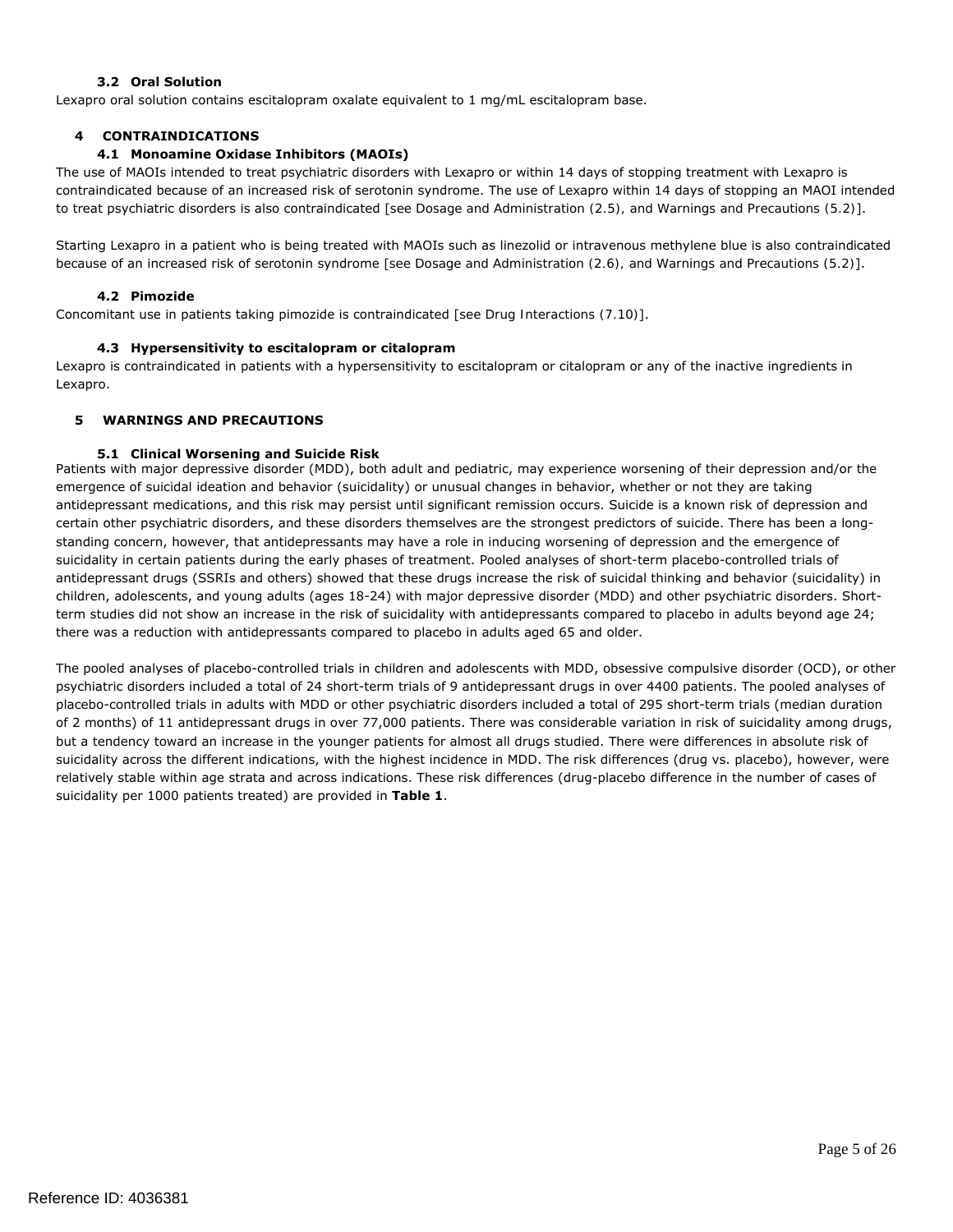| <b>TABLE 1</b>                                |                                      |  |  |
|-----------------------------------------------|--------------------------------------|--|--|
| <b>Age Range</b>                              | Drug-Placebo Difference in Number of |  |  |
| <b>Cases of Suicidality per 1000 Patients</b> |                                      |  |  |
|                                               | Treated                              |  |  |
|                                               | Increases Compared to Placebo        |  |  |
| ${}_{<18}$                                    | 14 additional cases                  |  |  |
| 18-24                                         | 5 additional cases                   |  |  |
|                                               | Decreases Compared to Placebo        |  |  |
| $25 - 64$                                     | 1 fewer case                         |  |  |
| $\geq 65$                                     | 6 fewer cases                        |  |  |

No suicides occurred in any of the pediatric trials. There were suicides in the adult trials, but the number was not sufficient to reach any conclusion about drug effect on suicide.

It is unknown whether the suicidality risk extends to longer-term use, i.e., beyond several months. However, there is substantial evidence from placebo-controlled maintenance trials in adults with depression that the use of antidepressants can delay the recurrence of depression.

All patients being treated with antidepressants for any indication should be monitored appropriately and observed closely for clinical worsening, suicidality, and unusual changes in behavior, especially during the initial few months of a course of drug therapy, or at times of dose changes, either increases or decreases.

The following symptoms, anxiety, agitation, panic attacks, insomnia, irritability, hostility, aggressiveness, impulsivity, akathisia (psychomotor restlessness), hypomania, and mania, have been reported in adult and pediatric patients being treated with antidepressants for major depressive disorder as well as for other indications, both psychiatric and nonpsychiatric. Although a causal link between the emergence of such symptoms and either the worsening of depression and/or the emergence of suicidal impulses has not been established, there is concern that such symptoms may represent precursors to emerging suicidality.

Consideration should be given to changing the therapeutic regimen, including possibly discontinuing the medication, in patients whose depression is persistently worse, or who are experiencing emergent suicidality or symptoms that might be precursors to worsening depression or suicidality, especially if these symptoms are severe, abrupt in onset, or were not part of the patient's presenting symptoms.

If the decision has been made to discontinue treatment, medication should be tapered, as rapidly as is feasible, but with recognition that abrupt discontinuation can be associated with certain symptoms [*see Dosage and Administration (2.4)*].

 *also Patient Counseling Information (17.1)*]. Prescriptions for Lexapro should be written for the smallest quantity of tablets Families and caregivers of patients being treated with antidepressants for major depressive disorder or other indications, both psychiatric and nonpsychiatric, should be alerted about the need to monitor patients for the emergence of agitation, irritability, unusual changes in behavior, and the other symptoms described above, as well as the emergence of suicidality, and to report such symptoms immediately to health care providers. Such monitoring should include daily observation by families and caregivers [*see*  consistent with good patient management, in order to reduce the risk of overdose.

#### **Screening Patients for Bipolar Disorder**

A major depressive episode may be the initial presentation of bipolar disorder. It is generally believed (though not established in controlled trials) that treating such an episode with an antidepressant alone may increase the likelihood of precipitation of a mixed/manic episode in patients at risk for bipolar disorder. Whether any of the symptoms described above represent such a conversion is unknown. However, prior to initiating treatment with an antidepressant, patients with depressive symptoms should be adequately screened to determine if they are at risk for bipolar disorder; such screening should include a detailed psychiatric history, including a family history of suicide, bipolar disorder, and depression. It should be noted that Lexapro is not approved for use in treating bipolar depression.

#### **5.2 Serotonin Syndrome**

The development of a potentially life-threatening serotonin syndrome has been reported with SNRIs and SSRIs, including Lexapro, alone but particularly with concomitant use of other serotonergic drugs (including triptans, tricyclic antidepressants, fentanyl, lithium, tramadol, tryptophan, buspirone, amphetamines, and St. John's Wort) and with drugs that impair metabolism of serotonin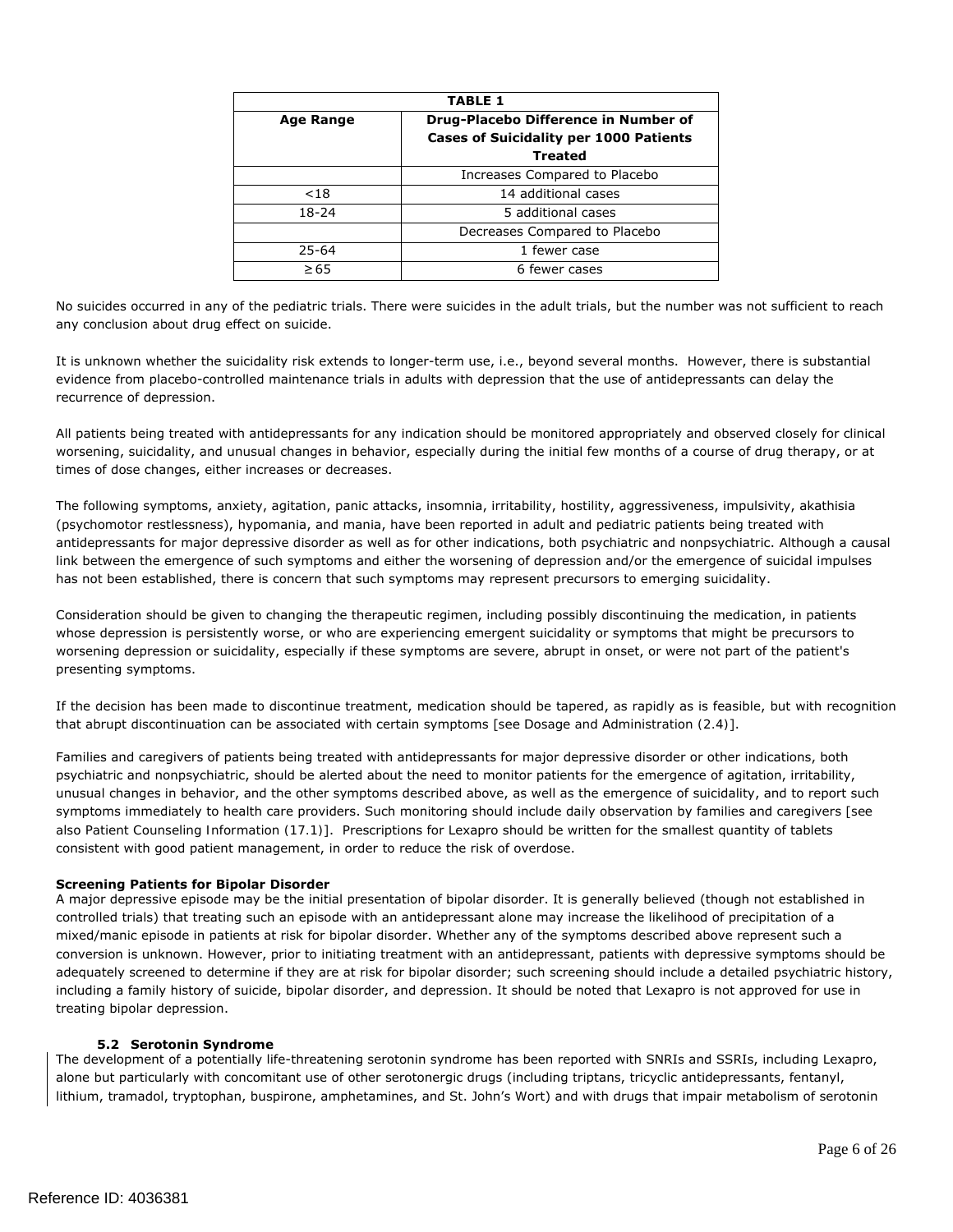(in particular, MAOIs, both those intended to treat psychiatric disorders and also others, such as linezolid and intravenous methylene blue).

Serotonin syndrome symptoms may include mental status changes (e.g., agitation, hallucinations, delirium, and coma), autonomic instability (e.g., tachycardia, labile blood pressure, dizziness, diaphoresis, flushing, hyperthermia), neuromuscular symptoms (e.g., tremor, rigidity, myoclonus, hyperreflexia, incoordination) seizures, and/or gastrointestinal symptoms (e.g., nausea, vomiting, diarrhea). Patients should be monitored for the emergence of serotonin syndrome.

The concomitant use of Lexapro with MAOIs intended to treat psychiatric disorders is contraindicated. Lexapro should also not be started in a patient who is being treated with MAOIs such as linezolid or intravenous methylene blue. All reports with methylene blue that provided information on the route of administration involved intravenous administration in the dose range of 1 mg/kg to 8 mg/kg. No reports involved the administration of methylene blue by other routes (such as oral tablets or local tissue injection) or at lower doses. There may be circumstances when it is necessary to initiate treatment with an MAOI such as linezolid or intravenous methylene blue in a patient taking Lexapro. Lexapro should be discontinued before initiating treatment with the MAOI [*see Contraindications (4.1) and Dosage and Administration (2.5 and 2.6)*].

If concomitant use of Lexapro with other serotonergic drugs including, triptans, tricyclic antidepressants, fentanyl, lithium, tramadol, buspirone, tryptophan, amphetamine and St. John's Wort is clinically warranted, patients should be made aware of a potential increased risk for serotonin syndrome, particularly during treatment initiation and dose increases.

Treatment with Lexapro and any concomitant serotonergic agents, should be discontinued immediately if the above events occur and supportive symptomatic treatment should be initiated.

#### **5.3 Discontinuation of Treatment with Lexapro**

During marketing of Lexapro and other SSRIs and SNRIs (serotonin and norepinephrine reuptake inhibitors), there have been spontaneous reports of adverse events occurring upon discontinuation of these drugs, particularly when abrupt, including the following: dysphoric mood, irritability, agitation, dizziness, sensory disturbances (e.g., paresthesias such as electric shock sensations), anxiety, confusion, headache, lethargy, emotional lability, insomnia, and hypomania. While these events are generally self-limiting, there have been reports of serious discontinuation symptoms.

Patients should be monitored for these symptoms when discontinuing treatment with Lexapro. A gradual reduction in the dose rather than abrupt cessation is recommended whenever possible. If intolerable symptoms occur following a decrease in the dose or upon discontinuation of treatment, then resuming the previously prescribed dose may be considered. Subsequently, the physician may continue decreasing the dose but at a more gradual rate [*see Dosage and Administration (2.4)*].

#### **5.4 Seizures**

Although anticonvulsant effects of racemic citalopram have been observed in animal studies, Lexapro has not been systematically evaluated in patients with a seizure disorder. These patients were excluded from clinical studies during the product's premarketing testing. In clinical trials of Lexapro, cases of convulsion have been reported in association with Lexapro treatment. Like other drugs effective in the treatment of major depressive disorder, Lexapro should be introduced with care in patients with a history of seizure disorder.

#### **5.5 Activation of Mania/Hypomania**

In placebo-controlled trials of Lexapro in major depressive disorder, activation of mania/hypomania was reported in one (0.1%) of 715 patients treated with Lexapro and in none of the 592 patients treated with placebo. One additional case of hypomania has been reported in association with Lexapro treatment. Activation of mania/hypomania has also been reported in a small proportion of patients with major affective disorders treated with racemic citalopram and other marketed drugs effective in the treatment of major depressive disorder. As with all drugs effective in the treatment of major depressive disorder, Lexapro should be used cautiously in patients with a history of mania.

#### **5.6 Hyponatremia**

 greater risk [*see Geriatric Use (8.5*)]. Discontinuation of Lexapro should be considered in patients with symptomatic hyponatremia Hyponatremia may occur as a result of treatment with SSRIs and SNRIs, including Lexapro. In many cases, this hyponatremia appears to be the result of the syndrome of inappropriate antidiuretic hormone secretion (SIADH), and was reversible when Lexapro was discontinued. Cases with serum sodium lower than 110 mmol/L have been reported. Elderly patients may be at greater risk of developing hyponatremia with SSRIs and SNRIs. Also, patients taking diuretics or who are otherwise volume depleted may be at and appropriate medical intervention should be instituted.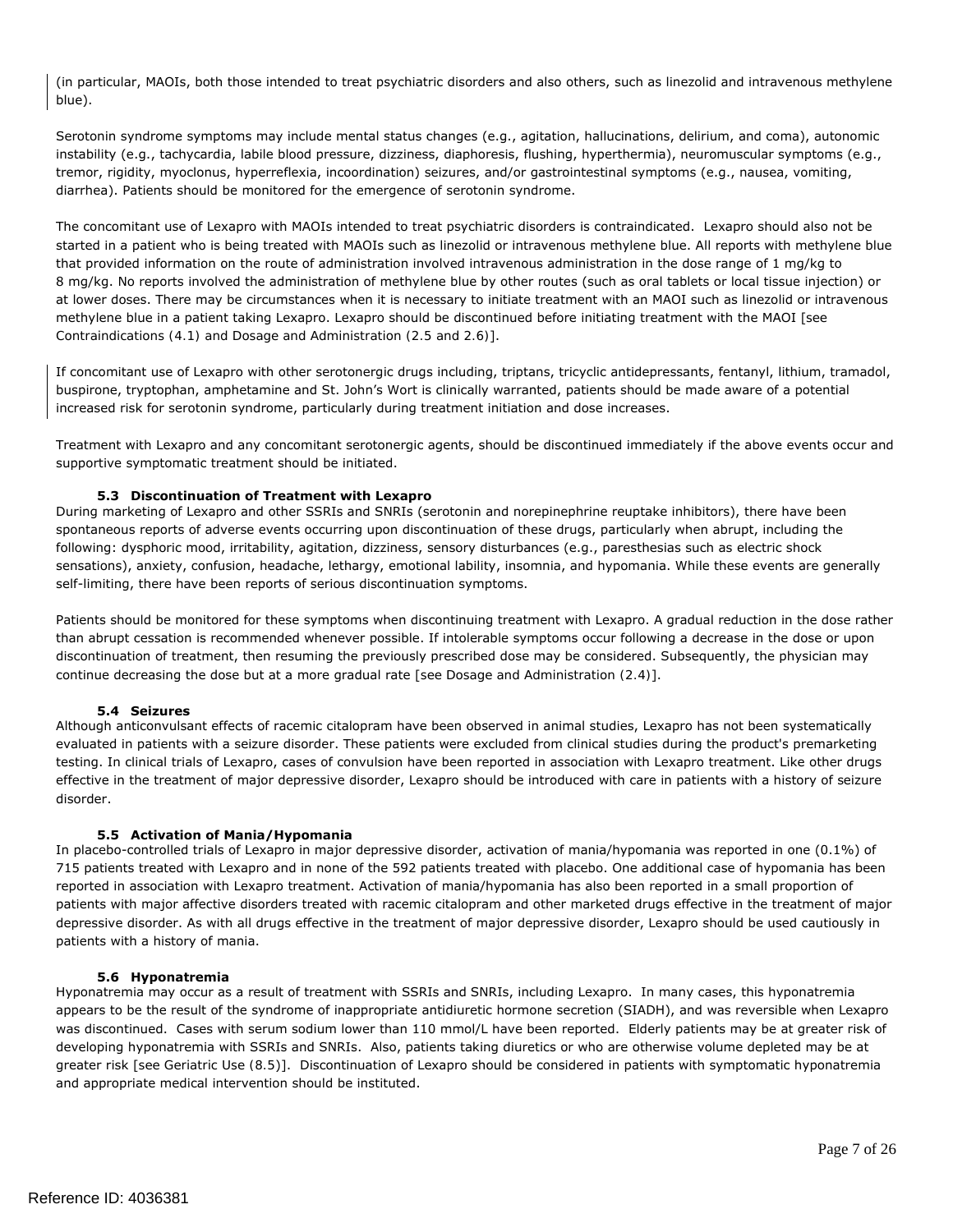Signs and symptoms of hyponatremia include headache, difficulty concentrating, memory impairment, confusion, weakness, and unsteadiness, which may lead to falls. Signs and symptoms associated with more severe and/or acute cases have included hallucination, syncope, seizure, coma, respiratory arrest, and death.

#### **5.7 Abnormal Bleeding**

SSRIs and SNRIs, including Lexapro, may increase the risk of bleeding events. Concomitant use of aspirin, nonsteroidal antiinflammatory drugs, warfarin, and other anticoagulants may add to the risk. Case reports and epidemiological studies (case-control and cohort design) have demonstrated an association between use of drugs that interfere with serotonin reuptake and the occurrence of gastrointestinal bleeding. Bleeding events related to SSRIs and SNRIs use have ranged from ecchymoses, hematomas, epistaxis, and petechiae to life-threatening hemorrhages.

Patients should be cautioned about the risk of bleeding associated with the concomitant use of Lexapro and NSAIDs, aspirin, or other drugs that affect coagulation.

#### **5.8 Interference with Cognitive and Motor Performance**

 their ability to engage in such activities. In a study in normal volunteers, Lexapro 10 mg/day did not produce impairment of intellectual function or psychomotor performance. Because any psychoactive drug may impair judgment, thinking, or motor skills, however, patients should be cautioned about operating hazardous machinery, including automobiles, until they are reasonably certain that Lexapro therapy does not affect

#### **5.9 Angle Closure Glaucoma**

Angle Closure Glaucoma: The pupillary dilation that occurs following use of many antidepressant drugs including Lexapro may trigger an angle closure attack in a patient with anatomically narrow angles who does not have a patent iridectomy.

#### **5.10 Use in Patients with Concomitant Illness**

Clinical experience with Lexapro in patients with certain concomitant systemic illnesses is limited. Caution is advisable in using Lexapro in patients with diseases or conditions that produce altered metabolism or hemodynamic responses.

Lexapro has not been systematically evaluated in patients with a recent history of myocardial infarction or unstable heart disease. Patients with these diagnoses were generally excluded from clinical studies during the product's premarketing testing.

In subjects with hepatic impairment, clearance of racemic citalopram was decreased and plasma concentrations were increased. The recommended dose of Lexapro in hepatically impaired patients is 10 mg/day [*see Dosage and Administration (2.3)*].

Because escitalopram is extensively metabolized, excretion of unchanged drug in urine is a minor route of elimination. Until adequate numbers of patients with severe renal impairment have been evaluated during chronic treatment with Lexapro, however, it should be used with caution in such patients [*see Dosage and Administration (2.3)*].

#### **6 ADVERSE REACTIONS**

#### **6.1 Clinical Trials Experience**

Because clinical studies are conducted under widely varying conditions, adverse reaction rates observed in the clinical studies of a drug cannot be directly compared to rates in the clinical studies of another drug and may not reflect the rates observed in practice.

#### **Clinical Trial Data Sources**

#### **Pediatrics (6 -17 years)**

Adverse events were collected in 576 pediatric patients (286 Lexapro, 290 placebo) with major depressive disorder in double-blind placebo-controlled studies. Safety and effectiveness of Lexapro in pediatric patients less than 12 years of age has not been established.

#### **Adults**

 Lexapro in patients with GAD was collected from 429 patients exposed to escitalopram and from 427 patients exposed to placebo in Adverse events information for Lexapro was collected from 715 patients with major depressive disorder who were exposed to escitalopram and from 592 patients who were exposed to placebo in double-blind, placebo-controlled trials. An additional 284 patients with major depressive disorder were newly exposed to escitalopram in open-label trials. The adverse event information for double-blind, placebo-controlled trials.

Adverse events during exposure were obtained primarily by general inquiry and recorded by clinical investigators using terminology of their own choosing. Consequently, it is not possible to provide a meaningful estimate of the proportion of individuals experiencing adverse events without first grouping similar types of events into a smaller number of standardized event categories. In the tables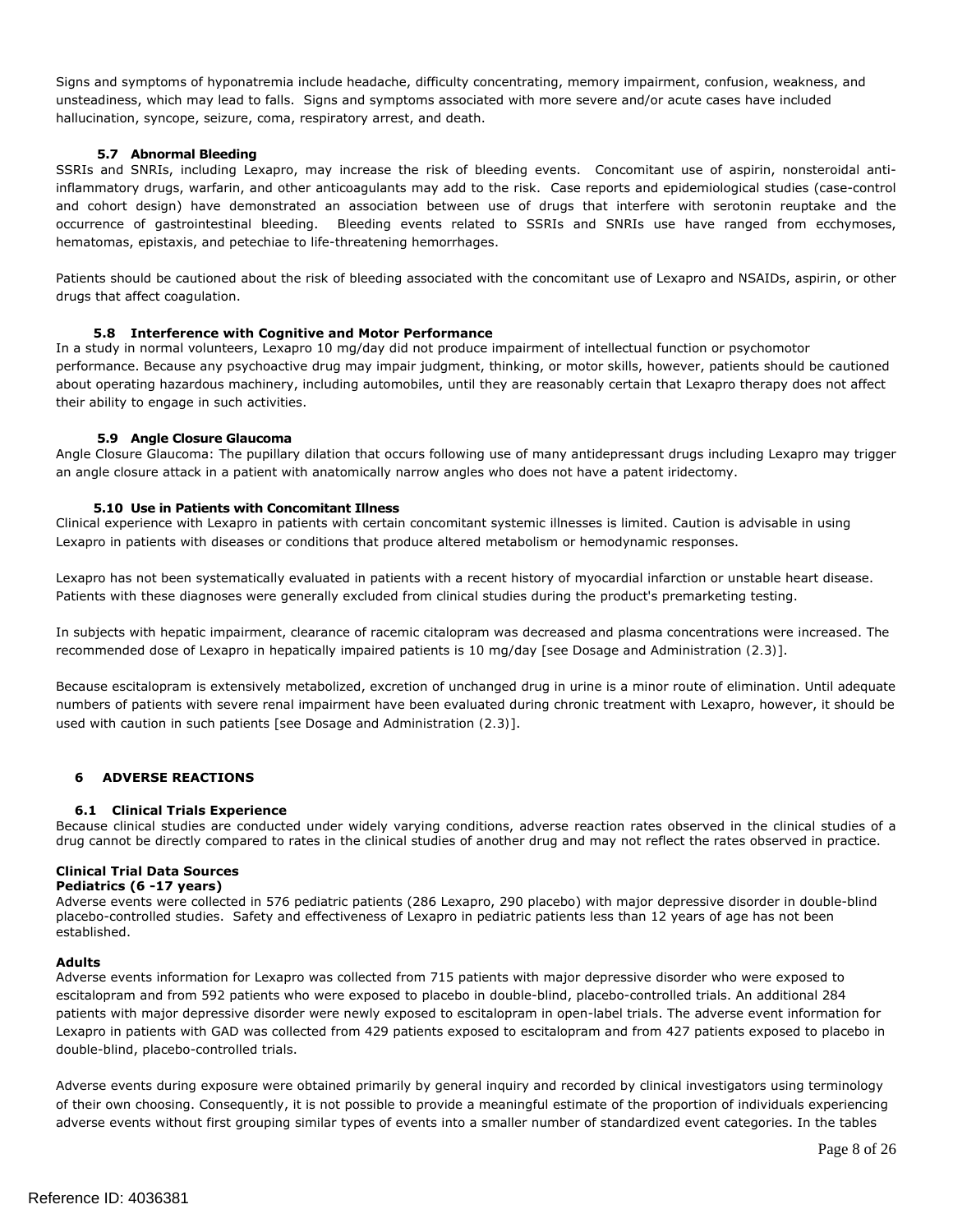and tabulations that follow, standard World Health Organization (WHO) terminology has been used to classify reported adverse events.

The stated frequencies of adverse reactions represent the proportion of individuals who experienced, at least once, a treatmentemergent adverse event of the type listed. An event was considered treatment-emergent if it occurred for the first time or worsened while receiving therapy following baseline evaluation.

#### **Adverse Events Associated with Discontinuation of Treatment**

#### **Major Depressive Disorder**

#### **Pediatrics (6 -17 years)**

Adverse events were associated with discontinuation of 3.5% of 286 patients receiving Lexapro and 1% of 290 patients receiving placebo. The most common adverse event (incidence at least 1% for Lexapro and greater than placebo) associated with discontinuation was insomnia (1% Lexapro, 0% placebo).

#### **Adults**

Among the 715 depressed patients who received Lexapro in placebo-controlled trials, 6% discontinued treatment due to an adverse event, as compared to 2% of 592 patients receiving placebo. In two fixed-dose studies, the rate of discontinuation for adverse events in patients receiving 10 mg/day Lexapro was not significantly different from the rate of discontinuation for adverse events in patients receiving placebo. The rate of discontinuation for adverse events in patients assigned to a fixed dose of 20 mg/day Lexapro was 10%, which was significantly different from the rate of discontinuation for adverse events in patients receiving 10 mg/day Lexapro (4%) and placebo (3%). Adverse events that were associated with the discontinuation of at least 1% of patients treated with Lexapro, and for which the rate was at least twice that of placebo, were nausea (2%) and ejaculation disorder (2% of male patients).

#### **Generalized Anxiety Disorder**

#### **Adults**

 adverse event, as compared to 4% of 427 patients receiving placebo. Adverse events that were associated with the discontinuation Among the 429 GAD patients who received Lexapro 10-20 mg/day in placebo-controlled trials, 8% discontinued treatment due to an of at least 1% of patients treated with Lexapro, and for which the rate was at least twice the placebo rate, were nausea (2%), insomnia (1%), and fatigue (1%).

#### **Incidence of Adverse Reactions in Placebo-Controlled Clinical Trials**

#### **Major Depressive Disorder**

#### **Pediatrics (6 -17 years)**

 The overall profile of adverse reactions in pediatric patients was generally similar to that seen in adult studies, as shown in Table 2. However, the following adverse reactions (excluding those which appear in Table 2 and those for which the coded terms were uninformative or misleading) were reported at an incidence of at least 2% for Lexapro and greater than placebo: back pain, urinary tract infection, vomiting, and nasal congestion.

#### **Adults**

The most commonly observed adverse reactions in Lexapro patients (incidence of approximately 5% or greater and approximately twice the incidence in placebo patients) were insomnia, ejaculation disorder (primarily ejaculatory delay), nausea, sweating increased, fatigue, and somnolence.

Table 2 enumerates the incidence, rounded to the nearest percent, of treatment-emergent adverse events that occurred among 715 depressed patients who received Lexapro at doses ranging from 10 to 20 mg/day in placebo-controlled trials. Events included are those occurring in 2% or more of patients treated with Lexapro and for which the incidence in patients treated with Lexapro was greater than the incidence in placebo-treated patients.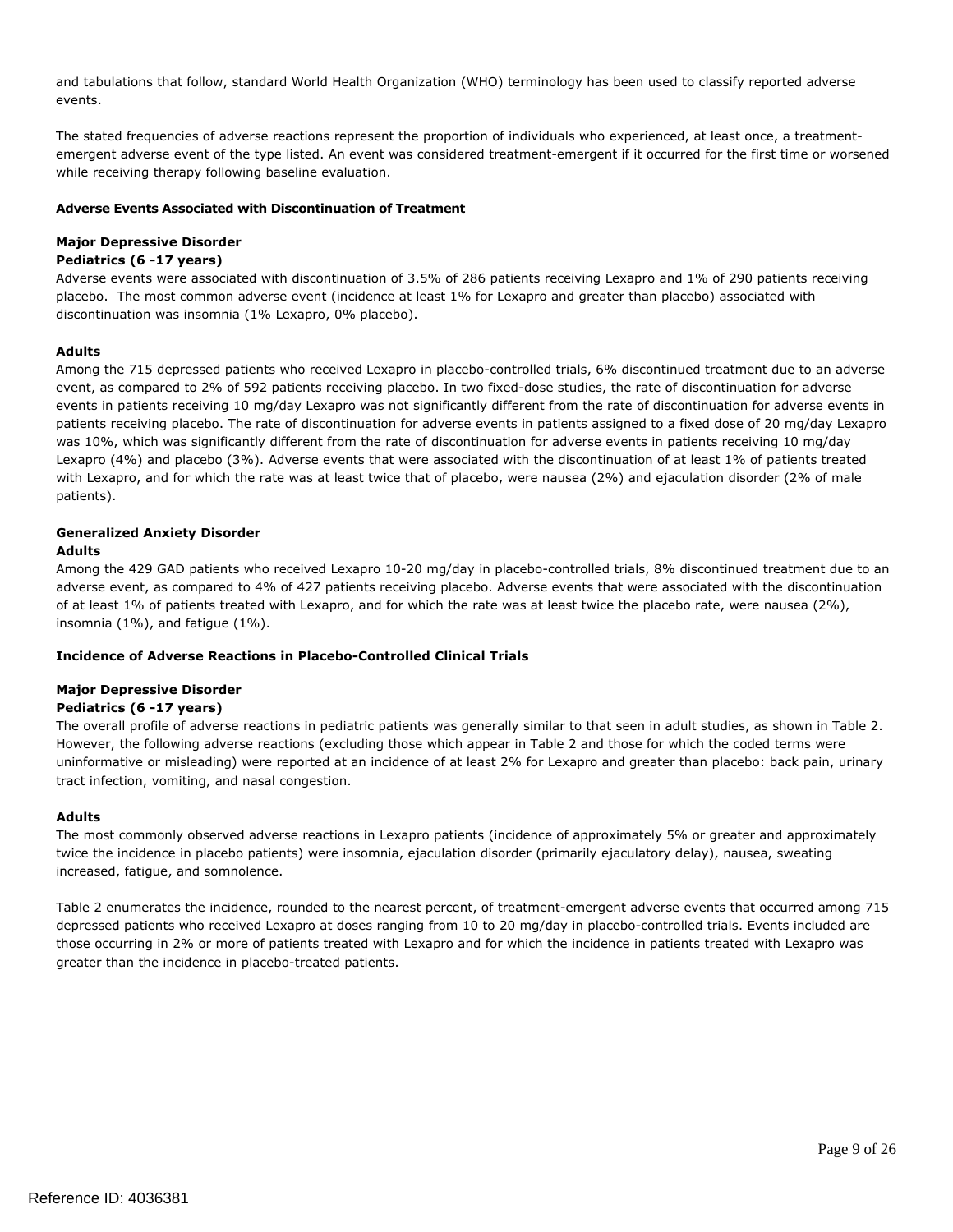| <b>TABLE 2</b>                                                                                                                                   |                  |               |  |  |
|--------------------------------------------------------------------------------------------------------------------------------------------------|------------------|---------------|--|--|
| Treatment-Emergent Adverse Reactions observed with a frequency of $\geq 2\%$<br>and greater than placebo for<br><b>Major Depressive Disorder</b> |                  |               |  |  |
| <b>Placebo</b><br><b>Adverse Reaction</b><br>Lexapro                                                                                             |                  |               |  |  |
|                                                                                                                                                  | $(N=715)$        | $(N=592)$     |  |  |
|                                                                                                                                                  | $\frac{0}{0}$    | $\frac{0}{0}$ |  |  |
| <b>Autonomic Nervous System Disorders</b>                                                                                                        |                  |               |  |  |
| Drv Mouth                                                                                                                                        | 6%               | 5%            |  |  |
| Sweating Increased                                                                                                                               | 5%               | 2%            |  |  |
| <b>Central &amp; Peripheral Nervous System Disorders</b>                                                                                         |                  |               |  |  |
| <b>Dizziness</b>                                                                                                                                 | 5%               | 3%            |  |  |
| <b>Gastrointestinal Disorders</b>                                                                                                                |                  |               |  |  |
| Nausea                                                                                                                                           | 15%              | 7%            |  |  |
| Diarrhea                                                                                                                                         | 8%               | 5%            |  |  |
| Constipation                                                                                                                                     | 3%               | 1%            |  |  |
| Indigestion                                                                                                                                      | 3%               | 1%            |  |  |
| <b>Abdominal Pain</b>                                                                                                                            | 2%               | $1\%$         |  |  |
| General                                                                                                                                          |                  |               |  |  |
| Influenza-like Symptoms                                                                                                                          | 5%               | 4%            |  |  |
| Fatique                                                                                                                                          | 5%               | 2%            |  |  |
| <b>Psychiatric Disorders</b>                                                                                                                     |                  |               |  |  |
| Insomnia                                                                                                                                         | 9%               | 4%            |  |  |
| Somnolence                                                                                                                                       | 6%               | 2%            |  |  |
| Appetite Decreased                                                                                                                               | 3%               | 1%            |  |  |
| Libido Decreased                                                                                                                                 | 3%               | 1%            |  |  |
| <b>Respiratory System Disorders</b>                                                                                                              |                  |               |  |  |
| Rhinitis                                                                                                                                         | 5%               | 4%            |  |  |
| <b>Sinusitis</b>                                                                                                                                 | 3%               | 2%            |  |  |
| <b>Urogenital</b>                                                                                                                                |                  |               |  |  |
| Ejaculation Disorder <sup>1,2</sup>                                                                                                              | 9%               | $< 1\%$       |  |  |
| Impotence <sup>2</sup>                                                                                                                           | $\overline{3}\%$ | $< 1\%$       |  |  |
| Anorgasmia <sup>3</sup>                                                                                                                          | 2%               | $< 1\%$       |  |  |

1 Primarily ejaculatory delay.

<sup>2</sup>Denominator used was for males only (N=225 Lexapro; N=188 placebo).

3 Denominator used was for females only (N=490 Lexapro; N=404 placebo).

#### **Generalized Anxiety Disorder**

#### **Adults**

The most commonly observed adverse reactions in Lexapro patients (incidence of approximately 5% or greater and approximately twice the incidence in placebo patients) were nausea, ejaculation disorder (primarily ejaculatory delay), insomnia, fatigue, decreased libido, and anorgasmia.

**Table 3** enumerates the incidence, rounded to the nearest percent of treatment-emergent adverse events that occurred among 429 GAD patients who received Lexapro 10 to 20 mg/day in placebo-controlled trials. Events included are those occurring in 2% or more of patients treated with Lexapro and for which the incidence in patients treated with Lexapro was greater than the incidence in placebo-treated patients.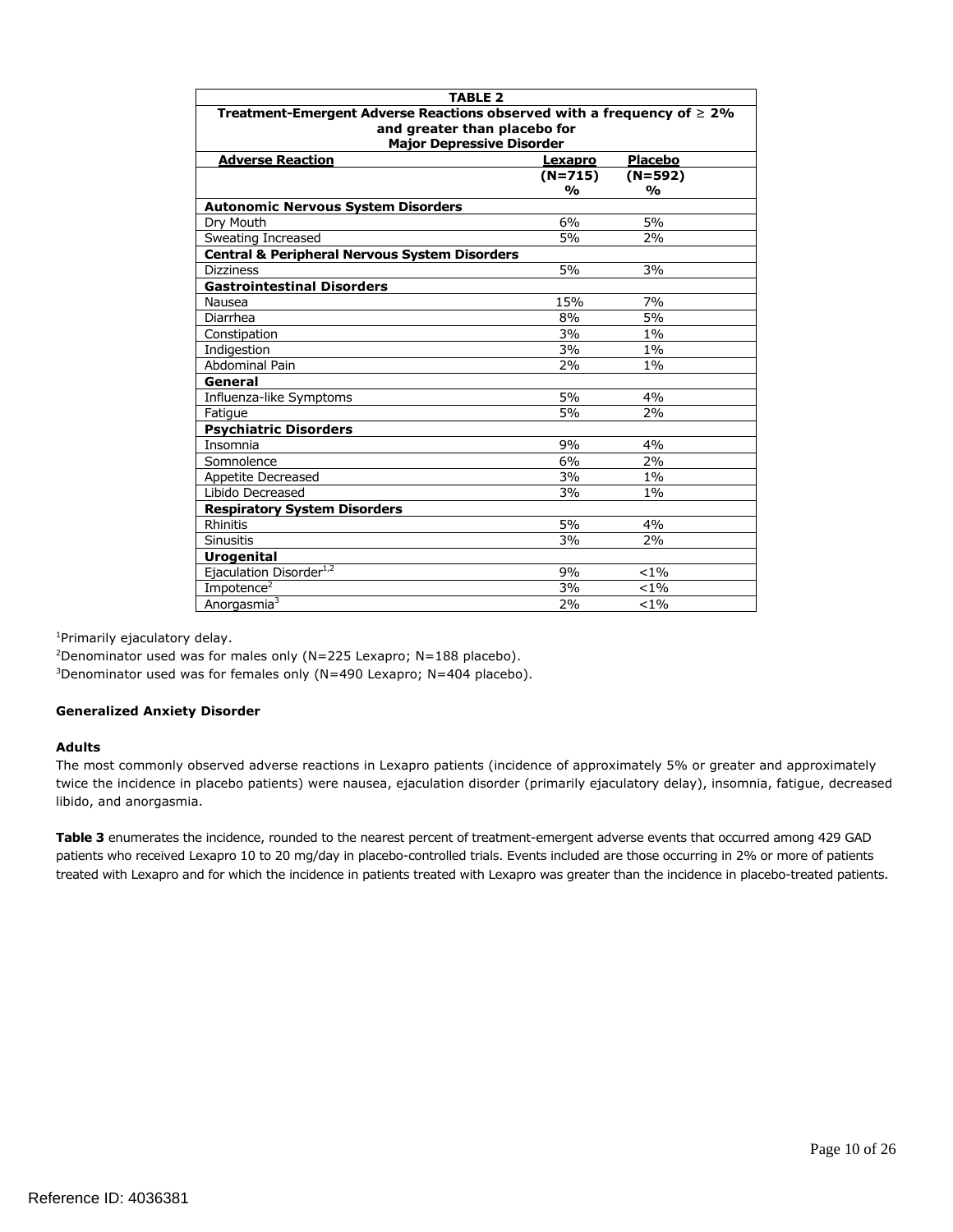| <b>TABLE 3</b>                                                                   |               |           |           |  |
|----------------------------------------------------------------------------------|---------------|-----------|-----------|--|
| Treatment-Emergent Adverse Reactions observed with a frequency of $\geq 2\%$ and |               |           |           |  |
| greater than placebo for Generalized Anxiety Disorder                            |               |           |           |  |
| <b>Placebo</b><br><b>Adverse Reactions</b><br>Lexapro                            |               |           |           |  |
|                                                                                  |               | $(N=429)$ | $(N=427)$ |  |
|                                                                                  | $\frac{0}{0}$ | $\alpha$  |           |  |
| <b>Autonomic Nervous System Disorders</b>                                        |               |           |           |  |
| Dry Mouth                                                                        |               | 9%        | 5%        |  |
| Sweating Increased                                                               |               | 4%        | $1\%$     |  |
| <b>Central &amp; Peripheral Nervous System Disorders</b>                         |               |           |           |  |
| Headache                                                                         |               | 24%       | 17%       |  |
| Paresthesia                                                                      |               | 2%        | 1%        |  |
| <b>Gastrointestinal Disorders</b>                                                |               |           |           |  |
| Nausea                                                                           |               | 18%       | 8%        |  |
| Diarrhea                                                                         |               | 8%        | 6%        |  |
| Constipation                                                                     |               | 5%        | 4%        |  |
| Indigestion                                                                      |               | 3%        | 2%        |  |
| Vomiting                                                                         |               | 3%        | $1\%$     |  |
| <b>Abdominal Pain</b>                                                            |               | 2%        | $1\%$     |  |
| Flatulence                                                                       |               | 2%        | $1\%$     |  |
| Toothache                                                                        |               | 2%        | 0%        |  |
| General                                                                          |               |           |           |  |
| Fatigue                                                                          |               | 8%        | 2%        |  |
| Influenza-like Symptoms                                                          |               | 5%        | 4%        |  |
| <b>Musculoskeletal System Disorder</b>                                           |               |           |           |  |
| Neck/Shoulder Pain                                                               |               | 3%        | 1%        |  |
| <b>Psychiatric Disorders</b>                                                     |               |           |           |  |
| Somnolence                                                                       |               | 13%       | 7%        |  |
| Insomnia                                                                         |               | 12%       | 6%        |  |
| Libido Decreased                                                                 |               | 7%        | 2%        |  |
| Dreaming Abnormal                                                                |               | 3%        | 2%        |  |
| Appetite Decreased                                                               |               | 3%        | $1\%$     |  |
| Lethargy                                                                         |               | 3%        | $1\%$     |  |
| <b>Respiratory System Disorders</b>                                              |               |           |           |  |
| Yawning                                                                          |               | 2%        | 1%        |  |
| <b>Urogenital</b>                                                                |               |           |           |  |
| Ejaculation Disorder <sup>1,2</sup>                                              |               | 14%       | 2%        |  |
| Anorgasmia <sup>3</sup>                                                          |               | 6%        | $< 1\%$   |  |
| <b>Menstrual Disorder</b>                                                        |               | 2%        | $1\%$     |  |

1 Primarily ejaculatory delay.

<sup>2</sup>Denominator used was for males only (N=182 Lexapro; N=195 placebo).

3 Denominator used was for females only (N=247 Lexapro; N=232 placebo).

#### **Dose Dependency of Adverse Reactions**

The potential dose dependency of common adverse reactions (defined as an incidence rate of ≥5% in either the 10 mg or 20 mg Lexapro groups) was examined on the basis of the combined incidence of adverse reactions in two fixed-dose trials. The overall incidence rates of adverse events in 10 mg Lexapro-treated patients (66%) was similar to that of the placebo-treated patients (61%), while the incidence rate in 20 mg/day Lexapro-treated patients was greater (86%). Table 4 shows common adverse reactions that occurred in the 20 mg/day Lexapro group with an incidence that was approximately twice that of the 10 mg/day Lexapro group and approximately twice that of the placebo group.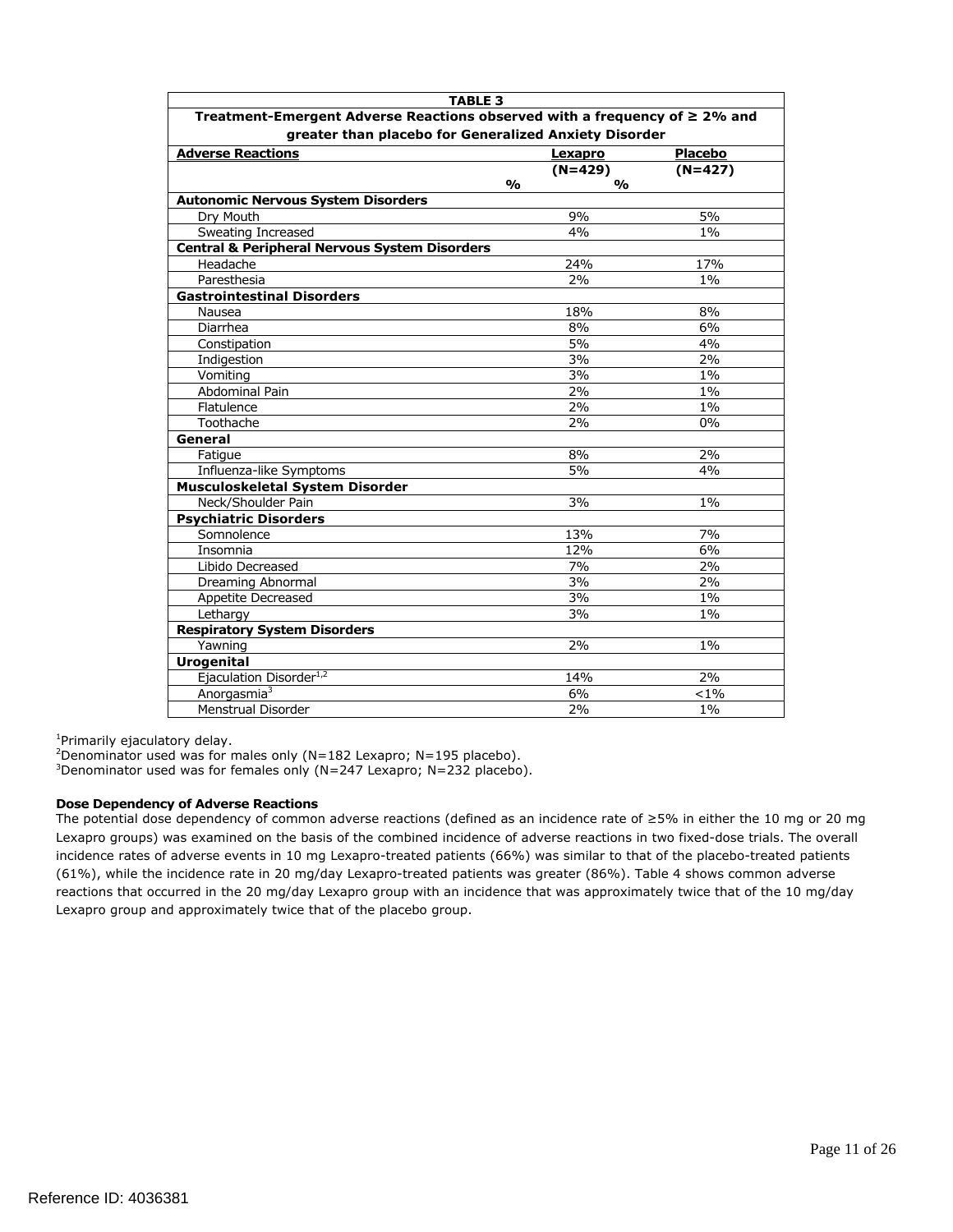| <b>TABLE 4</b>                                                      |                            |           |           |  |  |
|---------------------------------------------------------------------|----------------------------|-----------|-----------|--|--|
| <b>Incidence of Common Adverse Reactions in Patients with Major</b> |                            |           |           |  |  |
|                                                                     | <b>Depressive Disorder</b> |           |           |  |  |
| <b>Adverse Reaction</b>                                             | Placebo                    | 10 mg/day | 20 mg/day |  |  |
|                                                                     | (N=311)                    | Lexapro   | Lexapro   |  |  |
|                                                                     |                            | $(N=310)$ | $(N=125)$ |  |  |
| <b>Insomnia</b>                                                     | 4%                         | 7%        | 14%       |  |  |
| <b>Diarrhea</b>                                                     | 5%                         | 6%        | 14%       |  |  |
| <b>Dry Mouth</b>                                                    | 3%                         | 4%        | 9%        |  |  |
| <b>Somnolence</b>                                                   | $1\%$                      | 4%        | 9%        |  |  |
| <b>Dizziness</b>                                                    | 2%                         | 4%        | 7%        |  |  |
| <b>Sweating</b>                                                     | $< 1\%$                    | 3%        | 8%        |  |  |
| <b>Increased</b>                                                    |                            |           |           |  |  |
| Constipation                                                        | $1\%$                      | 3%        | 6%        |  |  |
| <b>Fatique</b>                                                      | 2%                         | 2%        | 6%        |  |  |
| <b>Indiaestion</b>                                                  | $1\%$                      | 2%        | 6%        |  |  |

#### **Male and Female Sexual Dysfunction with SSRIs**

Although changes in sexual desire, sexual performance, and sexual satisfaction often occur as manifestations of a psychiatric disorder, they may also be a consequence of pharmacologic treatment. In particular, some evidence suggests that SSRIs can cause such untoward sexual experiences.

Reliable estimates of the incidence and severity of untoward experiences involving sexual desire, performance, and satisfaction are difficult to obtain, however, in part because patients and physicians may be reluctant to discuss them. Accordingly, estimates of the incidence of untoward sexual experience and performance cited in product labeling are likely to underestimate their actual incidence.

| <b>TABLE 5</b>                                                                |                 |                |  |  |
|-------------------------------------------------------------------------------|-----------------|----------------|--|--|
| <b>Incidence of Sexual Side Effects in Placebo-Controlled Clinical Trials</b> |                 |                |  |  |
| <b>Adverse Event</b>                                                          | Lexapro         | <b>Placebo</b> |  |  |
|                                                                               | In Males Only   |                |  |  |
|                                                                               | (N=407)         | (N=383)        |  |  |
| Ejaculation Disorder                                                          |                 |                |  |  |
| (primarily ejaculatory delay)                                                 | 12%             | $1\%$          |  |  |
| Libido Decreased                                                              | 6%              | 2%             |  |  |
| Impotence                                                                     | 2%              | $< 1\%$        |  |  |
|                                                                               | In Females Only |                |  |  |
|                                                                               | (N=737)         | (N=636)        |  |  |
| Libido Decreased                                                              | 3%              | $1\%$          |  |  |
| Anorgasmia                                                                    | 3%              | $< 1\%$        |  |  |

There are no adequately designed studies examining sexual dysfunction with escitalopram treatment.

Priapism has been reported with all SSRIs.

 about such possible side effects. While it is difficult to know the precise risk of sexual dysfunction associated with the use of SSRIs, physicians should routinely inquire

#### **Vital Sign Changes**

Lexapro and placebo groups were compared with respect to (1) mean change from baseline in vital signs (pulse, systolic blood pressure, and diastolic blood pressure) and (2) the incidence of patients meeting criteria for potentially clinically significant changes from baseline in these variables. These analyses did not reveal any clinically important changes in vital signs associated with Lexapro treatment. In addition, a comparison of supine and standing vital sign measures in subjects receiving Lexapro indicated that Lexapro treatment is not associated with orthostatic changes.

#### **Weight Changes**

Patients treated with Lexapro in controlled trials did not differ from placebo-treated patients with regard to clinically important change in body weight.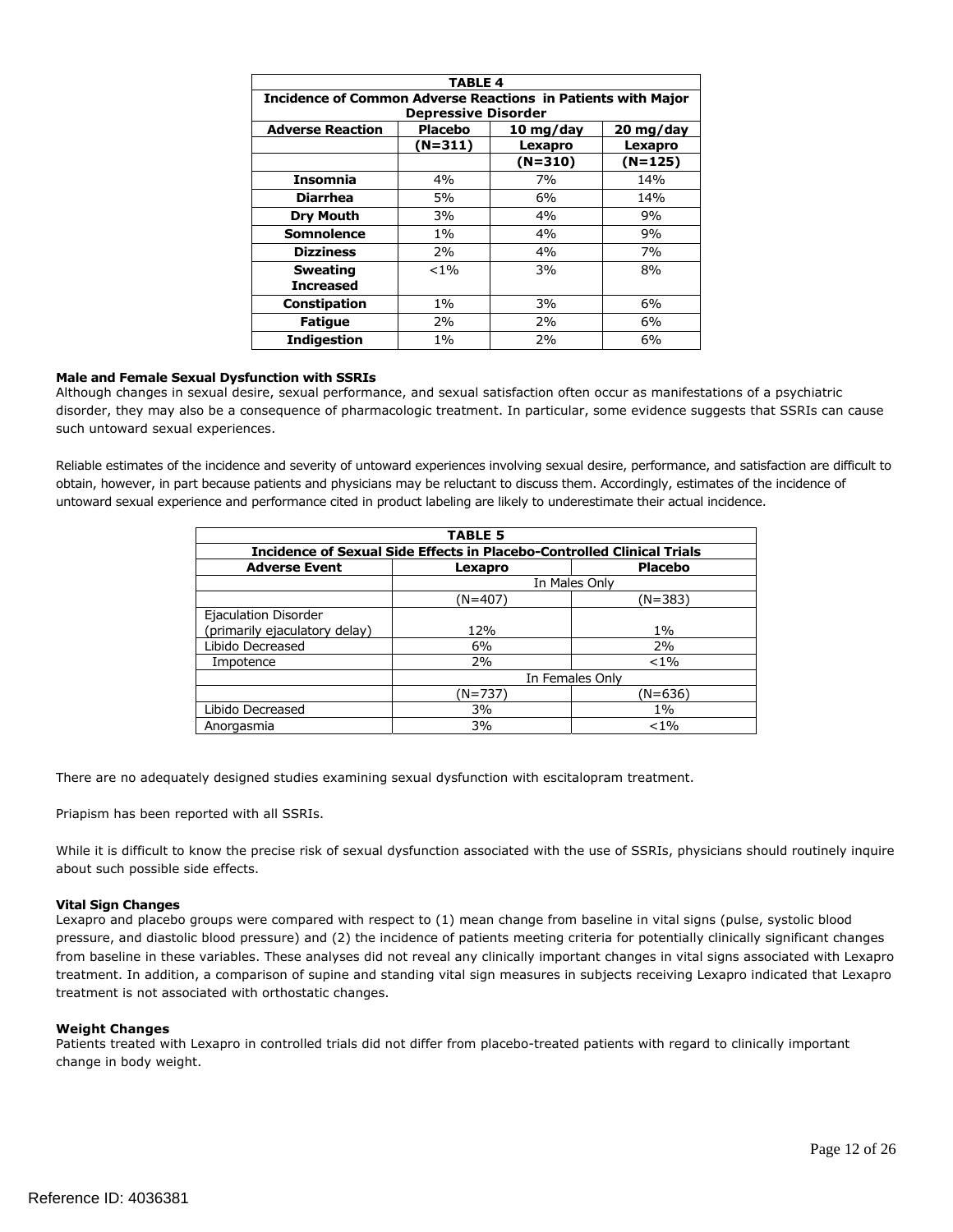#### **Laboratory Changes**

 treatment. Lexapro and placebo groups were compared with respect to (1) mean change from baseline in various serum chemistry, hematology, and urinalysis variables, and (2) the incidence of patients meeting criteria for potentially clinically significant changes from baseline in these variables. These analyses revealed no clinically important changes in laboratory test parameters associated with Lexapro

#### **ECG Changes**

 Electrocardiograms from Lexapro (N=625) and placebo (N=527) groups were compared with respect to outliers defined as subjects over 100 bpm or decreases to less than 50 bpm with a 25% change from baseline (tachycardic or bradycardic outliers, respectively). with QTc changes over 60 msec from baseline or absolute values over 500 msec post-dose, and subjects with heart rate increases to None of the patients in the Lexapro group had a QTcF interval >500 msec or a prolongation >60 msec compared to 0.2% of patients in the placebo group. The incidence of tachycardic outliers was 0.2% in the Lexapro and the placebo group. The incidence of bradycardic outliers was 0.5% in the Lexapro group and 0.2% in the placebo group.

of 20 mg is 6.6 (7.9) msec. Escitalopram 30 mg given once daily resulted in mean C<sub>max</sub> of 1.7-fold higher than the mean C<sub>max</sub> for the QTcF interval was evaluated in a randomized, placebo and active (moxifloxacin 400 mg) controlled cross-over, escalating multipledose study in 113 healthy subjects. The maximum mean (95% upper confidence bound) difference from placebo arm were 4.5 (6.4) and 10.7 (12.7) msec for 10 mg and supratherapeutic 30 mg escitalopram given once daily, respectively. Based on the established exposure-response relationship, the predicted QTcF change from placebo arm (95% confidence interval) under the C<sub>max</sub> for the dose maximum recommended therapeutic dose at steady state (20 mg). The exposure under supratherapeutic 30 mg dose is similar to the steady state concentrations expected in CYP2C19 poor metabolizers following a therapeutic dose of 20 mg.

#### **Other Reactions Observed During the Premarketing Evaluation of Lexapro**

 reported by the 1428 patients treated with Lexapro for periods of up to one year in double-blind or open-label clinical trials during its cause was remote and at a rate less than 1% or lower than placebo, those events which were so general as to be uninformative, and Following is a list of treatment-emergent adverse events, as defined in the introduction to the **ADVERSE REACTIONS** section, premarketing evaluation. The listing does not include those events already listed in **Tables 2 & 3**, those events for which a drug those events reported only once which did not have a substantial probability of being acutely life threatening. Events are categorized by body system. Events of major clinical importance are described in the Warnings and Precautions section (5).

Cardiovascular - hypertension, palpitation.

Central and Peripheral Nervous System Disorders - light-headed feeling, migraine.

Gastrointestinal Disorders - abdominal cramp, heartburn, gastroenteritis.

General - allergy, chest pain, fever, hot flushes, pain in limb.

Metabolic and Nutritional Disorders - increased weight.

Musculoskeletal System Disorders - arthralgia, myalgia jaw stiffness.

Psychiatric Disorders - appetite increased, concentration impaired, irritability.

Reproductive Disorders/Female - menstrual cramps, menstrual disorder.

Respiratory System Disorders - bronchitis, coughing, nasal congestion, sinus congestion, sinus headache.

Skin and Appendages Disorders - rash.

Special Senses - vision blurred, tinnitus.

Urinary System Disorders - urinary frequency, urinary tract infection.

#### **6.2 Post-Marketing Experience**

#### **Adverse Reactions Reported Subsequent to the Marketing of Escitalopram**

The following additional adverse reactions have been identified from spontaneous reports of escitalopram received worldwide. These adverse reactions have been chosen for inclusion because of a combination of seriousness, frequency of reporting, or potential causal connection to escitalopram and have not been listed elsewhere in labeling. However, because these adverse reactions were reported voluntarily from a population of uncertain size, it is not always possible to reliably estimate their frequency or establish a causal relationship to drug exposure. These events include:

Blood and Lymphatic System Disorders: anemia, agranulocytis, aplastic anemia, hemolytic anemia, idiopathic thrombocytopenia purpura, leukopenia, thrombocytopenia.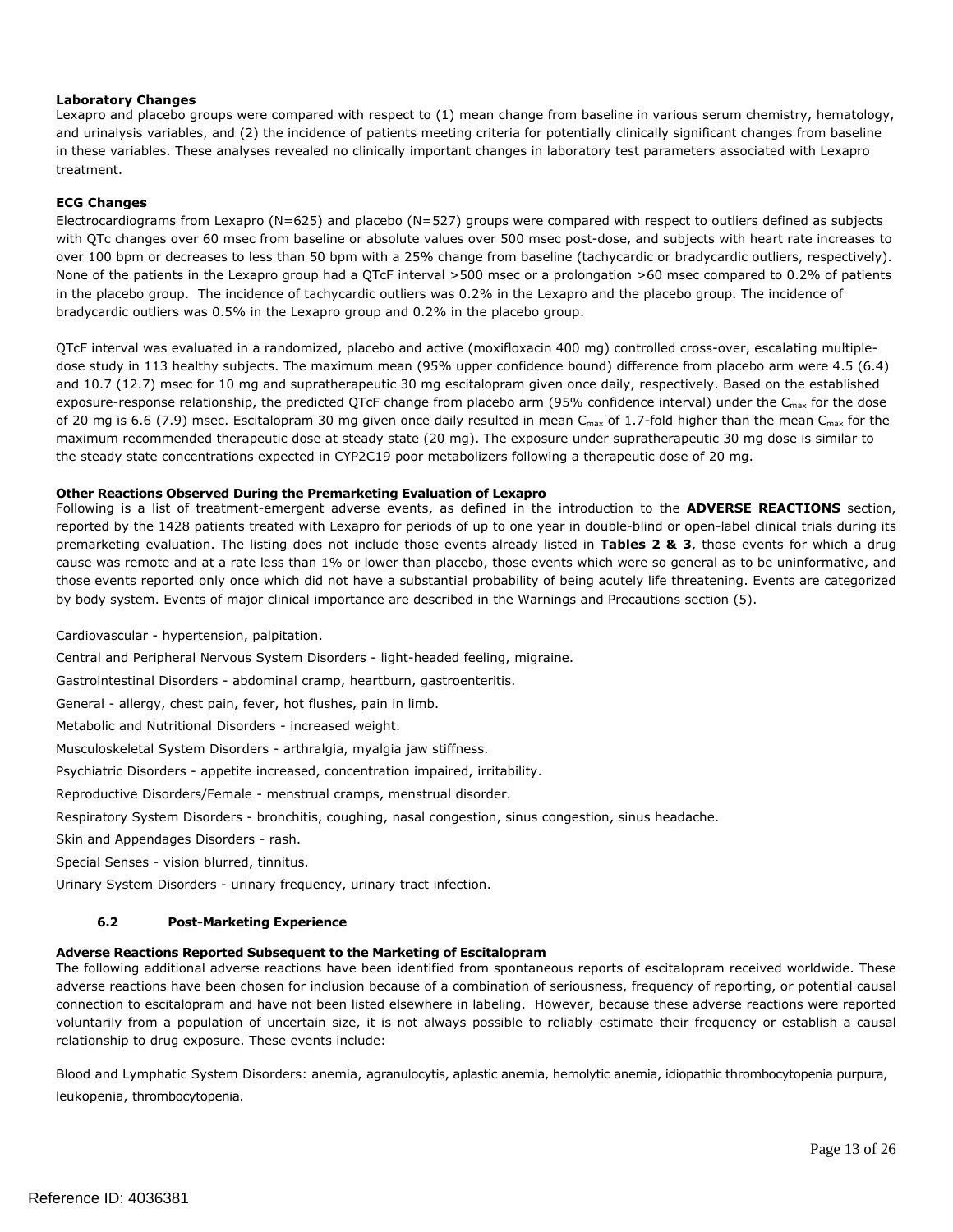Cardiac Disorders: atrial fibrillation, bradycardia, cardiac failure, myocardial infarction, tachycardia, torsade de pointes, ventricular arrhythmia, ventricular tachycardia.

Ear and labyrinth disorders: vertigo

Endocrine Disorders: diabetes mellitus, hyperprolactinemia, SIADH.

Eye Disorders: angle closure glaucoma, diplopia, mydriasis, visual disturbance.

Gastrointestinal Disorder: dysphagia, gastrointestinal hemorrhage, gastroesophageal reflux, pancreatitis, rectal hemorrhage.

General Disorders and Administration Site Conditions: abnormal gait, asthenia, edema, fall, feeling abnormal, malaise.

Hepatobiliary Disorders: fulminant hepatitis, hepatic failure, hepatic necrosis, hepatitis.

Immune System Disorders: allergic reaction, anaphylaxis.

Investigations: bilirubin increased, decreased weight, electrocardiogram QT prolongation, hepatic enzymes increased,

hypercholesterolemia, INR increased, prothrombin decreased.

Metabolism and Nutrition Disorders: hyperglycemia, hypoglycemia, hypokalemia, hyponatremia.

Musculoskeletal and Connective Tissue Disorders: muscle cramp, muscle stiffness, muscle weakness, rhabdomyolysis.

Nervous System Disorders: akathisia, amnesia, ataxia, choreoathetosis, cerebrovascular accident, dysarthria, dyskinesia, dystonia,

extrapyramidal disorders, grand mal seizures (or convulsions), hypoaesthesia, myoclonus, nystagmus, Parkinsonism, restless legs,

seizures, syncope, tardive dyskinesia, tremor.

Pregnancy, Puerperium and Perinatal Conditions: spontaneous abortion.

Psychiatric Disorders: acute psychosis, aggression, agitation, anger, anxiety, apathy, completed suicide, confusion, depersonalization, depression aggravated, delirium, delusion, disorientation, feeling unreal, hallucinations (visual and auditory), mood swings, nervousness, nightmare, panic reaction, paranoia, restlessness, self-harm or thoughts of self-harm, suicide attempt, suicidal ideation, suicidal tendency.

Renal and Urinary Disorders: acute renal failure, dysuria, urinary retention.

Reproductive System and Breast Disorders: menorrhagia, priapism.

Respiratory, Thoracic and Mediastinal Disorders: dyspnea, epistaxis, pulmonary embolism, pulmonary hypertension of the newborn.

Skin and Subcutaneous Tissue Disorders: alopecia, angioedema, dermatitis, ecchymosis, erythema multiforme, photosensitivity reaction,

Stevens Johnson Syndrome, toxic epidermal necrolysis, urticaria.

Vascular Disorders: deep vein thrombosis, flushing, hypertensive crisis, hypotension, orthostatic hypotension, phlebitis, thrombosis.

#### **7 DRUG INTERACTIONS**

#### **7.1 Monoamine Oxidase Inhibitors (MAOIs)**

[See Dosage and Administration (2.5 and 2.6), Contraindications (4.1) and Warnings and Precautions (5.2*)*].

#### **7.2 Serotonergic Drugs**

[See Dosage and Administration (2.5 and 2.6), Contraindications (4.1) and Warnings and Precautions (5.2)].

#### **7.3 Triptans**

There have been rare postmarketing reports of serotonin syndrome with use of an SSRI and a triptan. If concomitant treatment of Lexapro with a triptan is clinically warranted, careful observation of the patient is advised, particularly during treatment initiation and dose increases [*see Warnings and Precautions (5.2)*].

#### **7.4 CNS Drugs**

 Given the primary CNS effects of escitalopram, caution should be used when it is taken in combination with other centrally acting drugs.

#### **7.5 Alcohol**

Although Lexapro did not potentiate the cognitive and motor effects of alcohol in a clinical trial, as with other psychotropic medications, the use of alcohol by patients taking Lexapro is not recommended.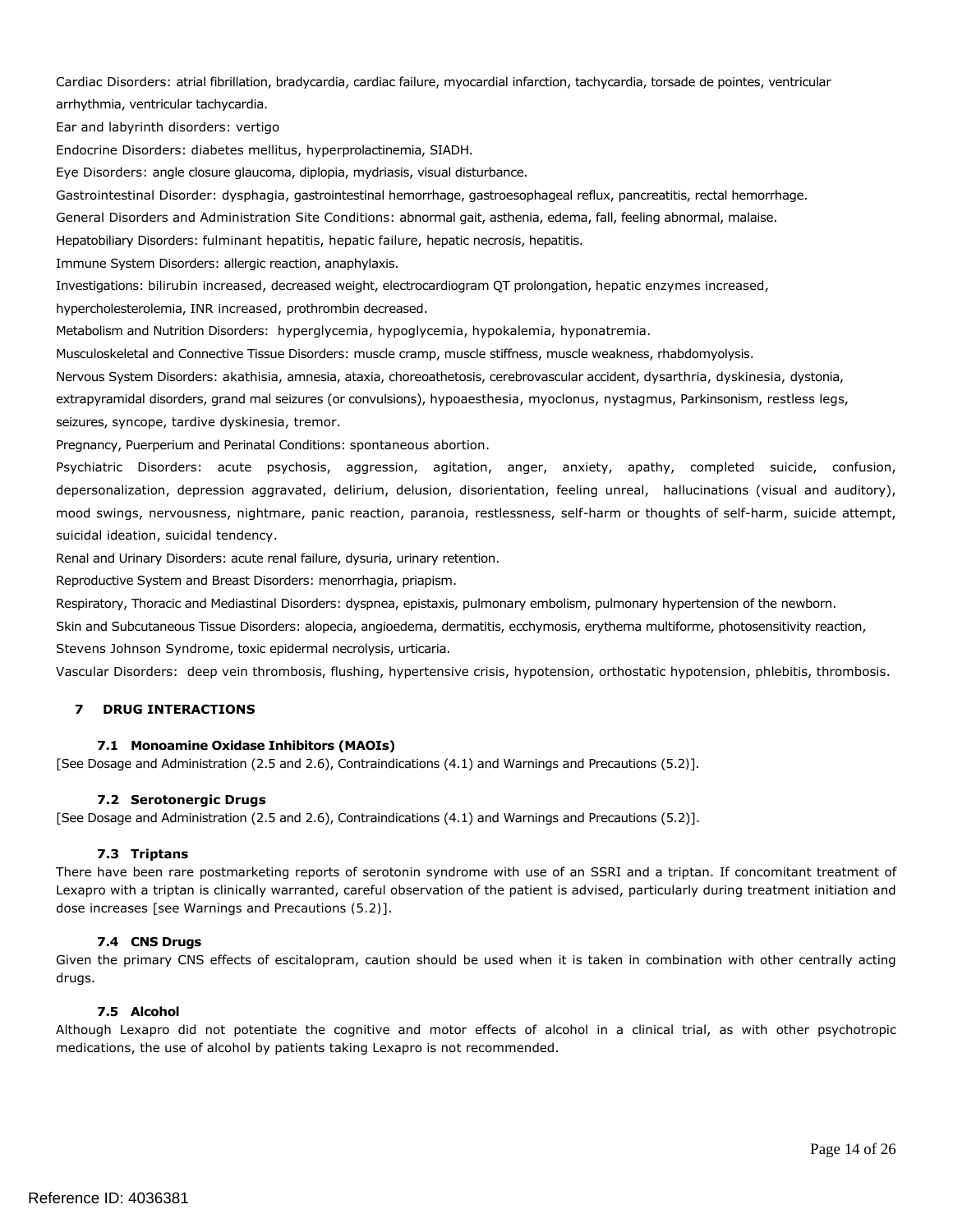#### **7.6 Drugs That Interfere With Hemostasis (NSAIDs, Aspirin, Warfarin, etc.)**

Serotonin release by platelets plays an important role in hemostasis. Epidemiological studies of the case-control and cohort design that have demonstrated an association between use of psychotropic drugs that interfere with serotonin reuptake and the occurrence of upper gastrointestinal bleeding have also shown that concurrent use of an NSAID or aspirin may potentiate the risk of bleeding. Altered anticoagulant effects, including increased bleeding, have been reported when SSRIs and SNRIs are coadministered with warfarin. Patients receiving warfarin therapy should be carefully monitored when Lexapro is initiated or discontinued.

#### **7.7 Cimetidine**

In subjects who had received 21 days of 40 mg/day racemic citalopram, combined administration of 400 mg twice a day cimetidine for 8 days resulted in an increase in citalopram AUC and  $C_{\text{max}}$  of 43% and 39%, respectively. The clinical significance of these findings is unknown.

#### **7.8 Digoxin**

In subjects who had received 21 days of 40 mg/day racemic citalopram, combined administration of citalopram and digoxin (single dose of 1 mg) did not significantly affect the pharmacokinetics of either citalopram or digoxin.

#### **7.9 Lithium**

 Coadministration of racemic citalopram (40 mg/day for 10 days) and lithium (30 mmol/day for 5 days) had no significant effect on the pharmacokinetics of citalopram or lithium. Nevertheless, plasma lithium levels should be monitored with appropriate adjustment to the lithium dose in accordance with standard clinical practice. Because lithium may enhance the serotonergic effects of escitalopram, caution should be exercised when Lexapro and lithium are coadministered.

#### **7.10 Pimozide and Celexa**

In a controlled study, a single dose of pimozide 2 mg co-administered with racemic citalopram 40 mg given once daily for 11 days was associated with a mean increase in QTc values of approximately 10 msec compared to pimozide given alone. Racemic citalopram did not alter the mean AUC or C<sub>max</sub> of pimozide. The mechanism of this pharmacodynamic interaction is not known.

#### **7.11 Sumatriptan**

There have been rare postmarketing reports describing patients with weakness, hyperreflexia, and incoordination following the use of an SSRI and sumatriptan. If concomitant treatment with sumatriptan and an SSRI (e.g., fluoxetine, fluvoxamine, paroxetine, sertraline, citalopram, escitalopram) is clinically warranted, appropriate observation of the patient is advised.

#### **7.12 Theophylline**

Combined administration of racemic citalopram (40 mg/day for 21 days) and the CYP1A2 substrate theophylline (single dose of 300 mg) did not affect the pharmacokinetics of theophylline. The effect of theophylline on the pharmacokinetics of citalopram was not evaluated.

#### **7.13 Warfarin**

Administration of 40 mg/day racemic citalopram for 21 days did not affect the pharmacokinetics of warfarin, a CYP3A4 substrate. Prothrombin time was increased by 5%, the clinical significance of which is unknown.

#### **7.14 Carbamazepine**

 not significantly affect the pharmacokinetics of carbamazepine, a CYP3A4 substrate. Although trough citalopram plasma levels were Combined administration of racemic citalopram (40 mg/day for 14 days) and carbamazepine (titrated to 400 mg/day for 35 days) did unaffected, given the enzyme-inducing properties of carbamazepine, the possibility that carbamazepine might increase the clearance of escitalopram should be considered if the two drugs are coadministered.

#### **7.15 Triazolam**

Combined administration of racemic citalopram (titrated to 40 mg/day for 28 days) and the CYP3A4 substrate triazolam (single dose of 0.25 mg) did not significantly affect the pharmacokinetics of either citalopram or triazolam.

#### **7.16 Ketoconazole**

Combined administration of racemic citalopram (40 mg) and ketoconazole (200 mg), a potent CYP3A4 inhibitor, decreased the C<sub>max</sub> and AUC of ketoconazole by 21% and 10%, respectively, and did not significantly affect the pharmacokinetics of citalopram.

#### **7.17 Ritonavir**

Combined administration of a single dose of ritonavir (600 mg), both a CYP3A4 substrate and a potent inhibitor of CYP3A4, and escitalopram (20 mg) did not affect the pharmacokinetics of either ritonavir or escitalopram.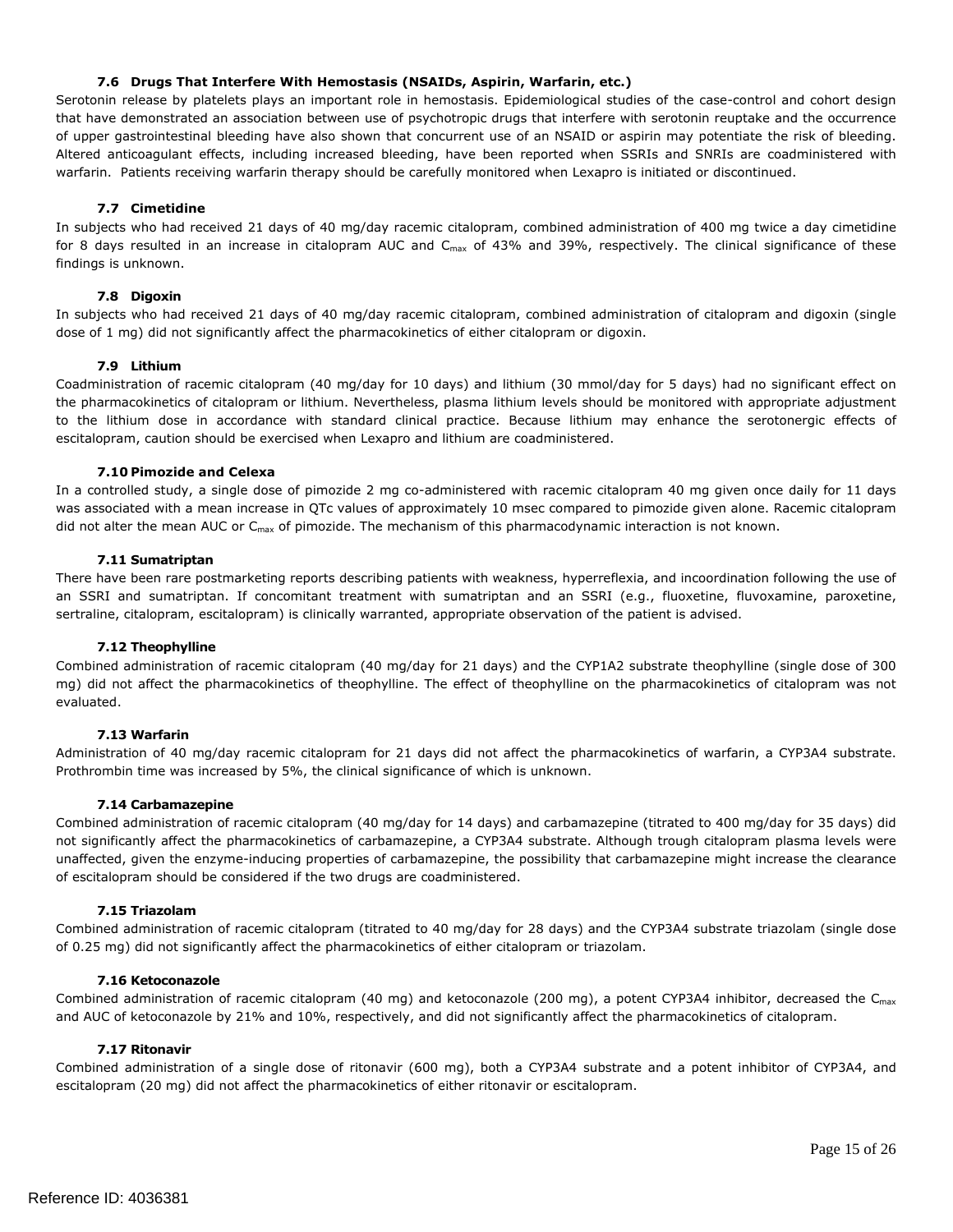#### **7.18 CYP3A4 and -2C19 Inhibitors**

*In vitro* studies indicated that CYP3A4 and -2C19 are the primary enzymes involved in the metabolism of escitalopram. However, coadministration of escitalopram (20 mg) and ritonavir (600 mg), a potent inhibitor of CYP3A4, did not significantly affect the pharmacokinetics of escitalopram. Because escitalopram is metabolized by multiple enzyme systems, inhibition of a single enzyme may not appreciably decrease escitalopram clearance.

#### **7.19 Drugs Metabolized by Cytochrome P4502D6**

 citalopram, suggesting that coadministration, with escitalopram, of a drug that inhibits CYP2D6, is unlikely to have clinically *In vitro* studies did not reveal an inhibitory effect of escitalopram on CYP2D6. In addition, steady state levels of racemic citalopram were not significantly different in poor metabolizers and extensive CYP2D6 metabolizers after multiple-dose administration of significant effects on escitalopram metabolism. However, there are limited *in vivo* data suggesting a modest CYP2D6 inhibitory effect for escitalopram, i.e., coadministration of escitalopram (20 mg/day for 21 days) with the tricyclic antidepressant desipramine (single dose of 50 mg), a substrate for CYP2D6, resulted in a 40% increase in  $C_{\text{max}}$  and a 100% increase in AUC of desipramine. The clinical significance of this finding is unknown. Nevertheless, caution is indicated in the coadministration of escitalopram and drugs metabolized by CYP2D6.

#### **7.20 Metoprolol**

Administration of 20 mg/day Lexapro for 21 days in healthy volunteers resulted in a 50% increase in C<sub>max</sub> and 82% increase in AUC of the beta-adrenergic blocker metoprolol (given in a single dose of 100 mg). Increased metoprolol plasma levels have been associated with decreased cardioselectivity. Coadministration of Lexapro and metoprolol had no clinically significant effects on blood pressure or heart rate.

#### **7.21 Electroconvulsive Therapy (ECT)**

There are no clinical studies of the combined use of ECT and escitalopram.

## **USE IN SPECIFIC POPULATIONS 8.1 Pregnancy 8**

Pregnancy Category C

teratogenicity was observed at any of the doses tested (as high as 75 times the MRHD on a mg/m $^2$  basis). In a rat embryo/fetal development study, oral administration of escitalopram (56, 112, or 150 mg/kg/day) to pregnant animals during the period of organogenesis resulted in decreased fetal body weight and associated delays in ossification at the two higher doses (approximately  $\geq 56$  times the maximum recommended human dose [MRHD] of 20 mg/day on a body surface area [mg/m<sup>2</sup>] basis). Maternal toxicity (clinical signs and decreased body weight gain and food consumption), mild at 56 mg/kg/day, was present at all dose levels. The developmental no-effect dose of 56 mg/kg/day is approximately 28 times the MRHD on a mg/m<sup>2</sup> basis. No

mg/m<sup>2</sup> basis. Slight maternal toxicity (clinical signs and decreased body weight gain and food consumption) was seen at this dose. When female rats were treated with escitalopram (6, 12, 24, or 48 mg/kg/day) during pregnancy and through weaning, slightly increased offspring mortality and growth retardation were noted at 48 mg/kg/day which is approximately 24 times the MRHD on a Slightly increased offspring mortality was also seen at 24 mg/kg/day. The no-effect dose was 12 mg/kg/day which is approximately 6 times the MRHD on a mg/m<sup>2</sup> basis.

In animal reproduction studies, racemic citalopram has been shown to have adverse effects on embryo/fetal and postnatal development, including teratogenic effects, when administered at doses greater than human therapeutic doses.

In two rat embryo/fetal development studies, oral administration of racemic citalopram (32, 56, or 112 mg/kg/day) to pregnant animals during the period of organogenesis resulted in decreased embryo/fetal growth and survival and an increased incidence of fetal abnormalities (including cardiovascular and skeletal defects) at the high dose. This dose was also associated with maternal toxicity (clinical signs, decreased body weight gain). The developmental no-effect dose was 56 mg/kg/day. In a rabbit study, no adverse effects on embryo/fetal development were observed at doses of racemic citalopram of up to 16 mg/kg/day. Thus, teratogenic effects of racemic citalopram were observed at a maternally toxic dose in the rat and were not observed in the rabbit.

 throughout gestation and early lactation at doses ≥ 24 mg/kg/day. A no-effect dose was not determined in that study. When female rats were treated with racemic citalopram (4.8, 12.8, or 32 mg/kg/day) from late gestation through weaning, increased offspring mortality during the first 4 days after birth and persistent offspring growth retardation were observed at the highest dose. The no-effect dose was 12.8 mg/kg/day. Similar effects on offspring mortality and growth were seen when dams were treated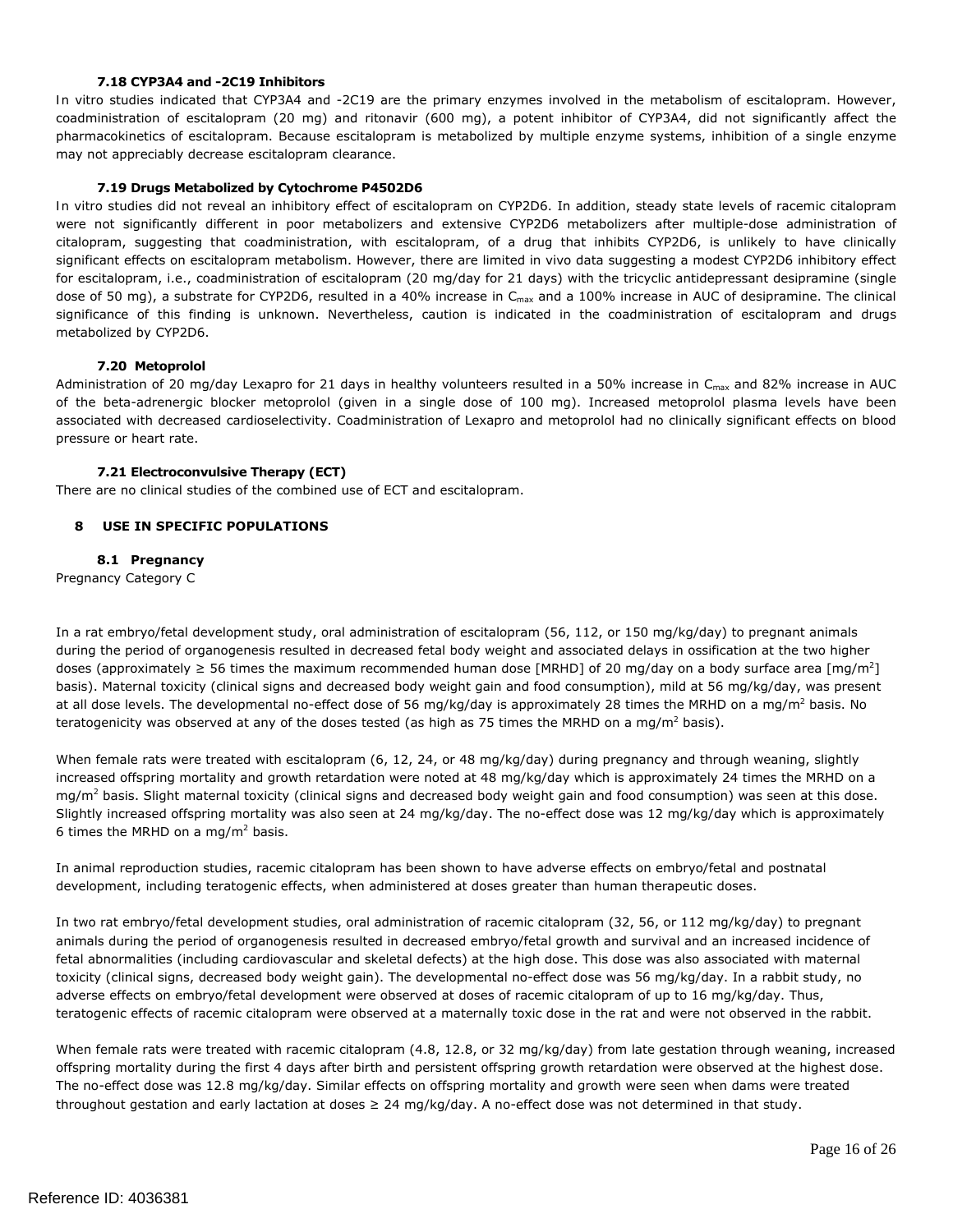only if the potential benefit justifies the potential risk to the fetus. There are no adequate and well-controlled studies in pregnant women; therefore, escitalopram should be used during pregnancy

#### Pregnancy-Nonteratogenic Effects

Neonates exposed to Lexapro and other SSRIs or serotonin and norepinephrine reuptake inhibitors (SNRIs), late in the third trimester have developed complications requiring prolonged hospitalization, respiratory support, and tube feeding. Such complications can arise immediately upon delivery. Reported clinical findings have included respiratory distress, cyanosis, apnea, seizures, temperature instability, feeding difficulty, vomiting, hypoglycemia, hypotonia, hypertonia, hyperreflexia, tremor, jitteriness, irritability, and constant crying. These features are consistent with either a direct toxic effect of SSRIs and SNRIs or, possibly, a drug discontinuation syndrome. It should be noted that, in some cases, the clinical picture is consistent with serotonin syndrome [*see Warnings and Precautions (5.2)*].

 PPHN occurs in 1 - 2 per 1,000 live births in the general population and is associated with substantial neonatal morbidity and Infants exposed to SSRIs in pregnancy may have an increased risk for persistent pulmonary hypertension of the newborn (PPHN). mortality. Several recent epidemiologic studies suggest a positive statistical association between SSRI use (including Lexapro) in pregnancy and PPHN. Other studies do not show a significant statistical association.

Physicians should also note the results of a prospective longitudinal study of 201 pregnant women with a history of major depression, who were either on antidepressants or had received antidepressants less than 12 weeks prior to their last menstrual period, and were in remission. Women who discontinued antidepressant medication during pregnancy showed a significant increase in relapse of their major depression compared to those women who remained on antidepressant medication throughout pregnancy.

When treating a pregnant woman with Lexapro, the physician should carefully consider both the potential risks of taking an SSRl, along with the established benefits of treating depression with an antidepressant. This decision can only be made on a case by case basis [see Dosage and Administration (2.1.)].

#### **8.2 Labor and Delivery**

The effect of Lexapro on labor and delivery in humans is unknown.

#### **8.3 Nursing Mothers**

 reported to recover completely upon discontinuation of racemic citalopram by its mother and, in the second case, no follow-up Escitalopram is excreted in human breast milk. Limited data from women taking 10-20 mg escitalopram showed that exclusively breast-fed infants receive approximately 3.9% of the maternal weight-adjusted dose of escitalopram and 1.7% of the maternal weight-adjusted dose of desmethylcitalopram. There were two reports of infants experiencing excessive somnolence, decreased feeding, and weight loss in association with breastfeeding from a racemic citalopram-treated mother; in one case, the infant was information was available. Caution should be exercised and breastfeeding infants should be observed for adverse reactions when Lexapro is administered to a nursing woman.

#### **8.4 Pediatric Use**

The safety and effectiveness of Lexapro have been established in adolescents (12 to 17 years of age) for the treatment of major depressive disorder [*see Clinical Studies (14.1)*]. Although maintenance efficacy in adolescent patients with major depressive disorder has not been systematically evaluated, maintenance efficacy can be extrapolated from adult data along with comparisons of escitalopram pharmacokinetic parameters in adults and adolescent patients.

The safety and effectiveness of Lexapro have not been established in pediatric (younger than 12 years of age) patients with major depressive disorder. In a 24-week, open- label safety study in 118 children (aged 7 to 11 years) who had major depressive disorder, the safety findings were consistent with the known safety and tolerability profile for Lexapro.

Safety and effectiveness of Lexapro has not been established in pediatric patients less than 18 years of age with Generalized Anxiety Disorder.

Decreased appetite and weight loss have been observed in association with the use of SSRIs. Consequently, regular monitoring of weight and growth should be performed in children and adolescents treated with an SSRI such as Lexapro.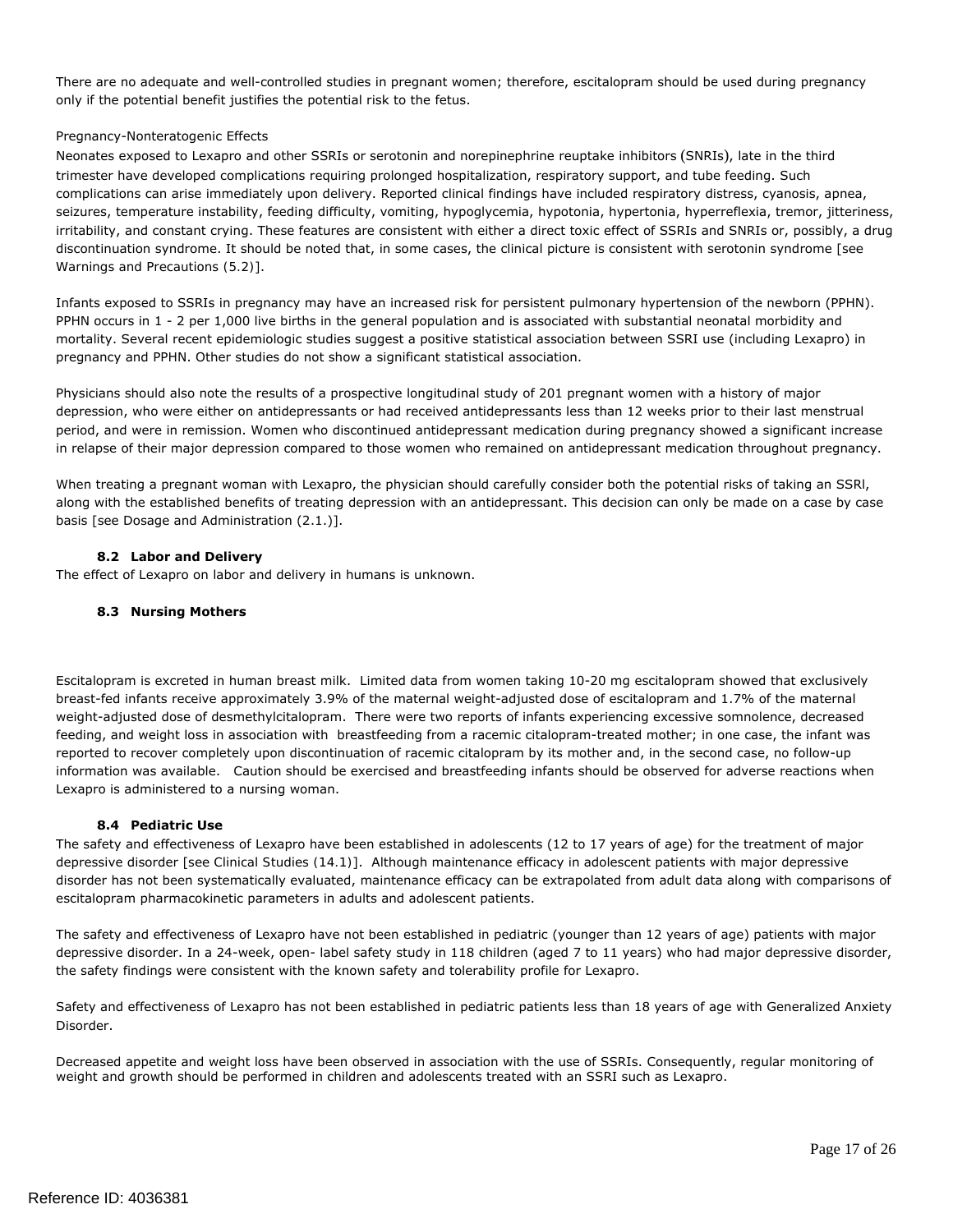#### **8.5 Geriatric Use**

of age. Nevertheless, greater sensitivity of some elderly individuals to effects of Lexapro cannot be ruled out. Approximately 6% of the 1144 patients receiving escitalopram in controlled trials of Lexapro in major depressive disorder and GAD were 60 years of age or older; elderly patients in these trials received daily doses of Lexapro between 10 and 20 mg. The number of elderly patients in these trials was insufficient to adequately assess for possible differential efficacy and safety measures on the basis

SSRIs and SNRIs, including Lexapro, have been associated with cases of clinically significant hyponatremia in elderly patients, who may be at greater risk for this adverse event [see *Hyponatremia (5.6)*].

In two pharmacokinetic studies, escitalopram half-life was increased by approximately 50% in elderly subjects as compared to young subjects and Cmax was unchanged [*see Clinical Pharmacology (12.3)*]. 10 mg/day is the recommended dose for elderly patients [*see Dosage and Administration (2.3)*].

 sensitivity of some elderly individuals cannot be ruled out. Of 4422 patients in clinical studies of racemic citalopram, 1357 were 60 and over, 1034 were 65 and over, and 457 were 75 and over. No overall differences in safety or effectiveness were observed between these subjects and younger subjects, and other reported clinical experience has not identified differences in responses between the elderly and younger patients, but again, greater

#### **9 DRUG ABUSE AND DEPENDENCE**

#### **9.2 Abuse and Dependence**

#### Physical and Psychological Dependence

Animal studies suggest that the abuse liability of racemic citalopram is low. Lexapro has not been systematically studied in humans for its potential for abuse, tolerance, or physical dependence. The premarketing clinical experience with Lexapro did not reveal any drug-seeking behavior. However, these observations were not systematic and it is not possible to predict on the basis of this limited experience the extent to which a CNS-active drug will be misused, diverted, and/or abused once marketed. Consequently, physicians should carefully evaluate Lexapro patients for history of drug abuse and follow such patients closely, observing them for signs of misuse or abuse (e.g., development of tolerance, incrementations of dose, drug-seeking behavior).

#### **10 OVERDOSAGE**

#### **10.1 Human Experience**

In clinical trials of escitalopram, there were reports of escitalopram overdose, including overdoses of up to 600 mg, with no associated fatalities. During the postmarketing evaluation of escitalopram, Lexapro overdoses involving overdoses of over 1000 mg have been reported. As with other SSRIs, a fatal outcome in a patient who has taken an overdose of escitalopram has been rarely reported.

Symptoms most often accompanying escitalopram overdose, alone or in combination with other drugs and/or alcohol, included convulsions, coma, dizziness, hypotension, insomnia, nausea, vomiting, sinus tachycardia, somnolence, and ECG changes (including QT prolongation and very rare cases of torsade de pointes). Acute renal failure has been very rarely reported accompanying overdose.

#### **10.2 Management of Overdose**

Establish and maintain an airway to ensure adequate ventilation and oxygenation. Gastric evacuation by lavage and use of activated charcoal should be considered. Careful observation and cardiac and vital sign monitoring are recommended, along with general symptomatic and supportive care. Due to the large volume of distribution of escitalopram, forced diuresis, dialysis, hemoperfusion, and exchange transfusion are unlikely to be of benefit. There are no specific antidotes for Lexapro.

 control center for additional information on the treatment of any overdose. In managing overdosage, consider the possibility of multiple-drug involvement. The physician should consider contacting a poison

#### **11 DESCRIPTION**

Lexapro® (escitalopram oxalate) is an orally administered selective serotonin reuptake inhibitor (SSRI). Escitalopram is the pure Senantiomer (single isomer) of the racemic bicyclic phthalane derivative citalopram. Escitalopram oxalate is designated S-(+)-1-[3-(dimethyl-amino)propyl]-1-(*p*-fluorophenyl)-5-phthalancarbonitrile oxalate with the following structural formula: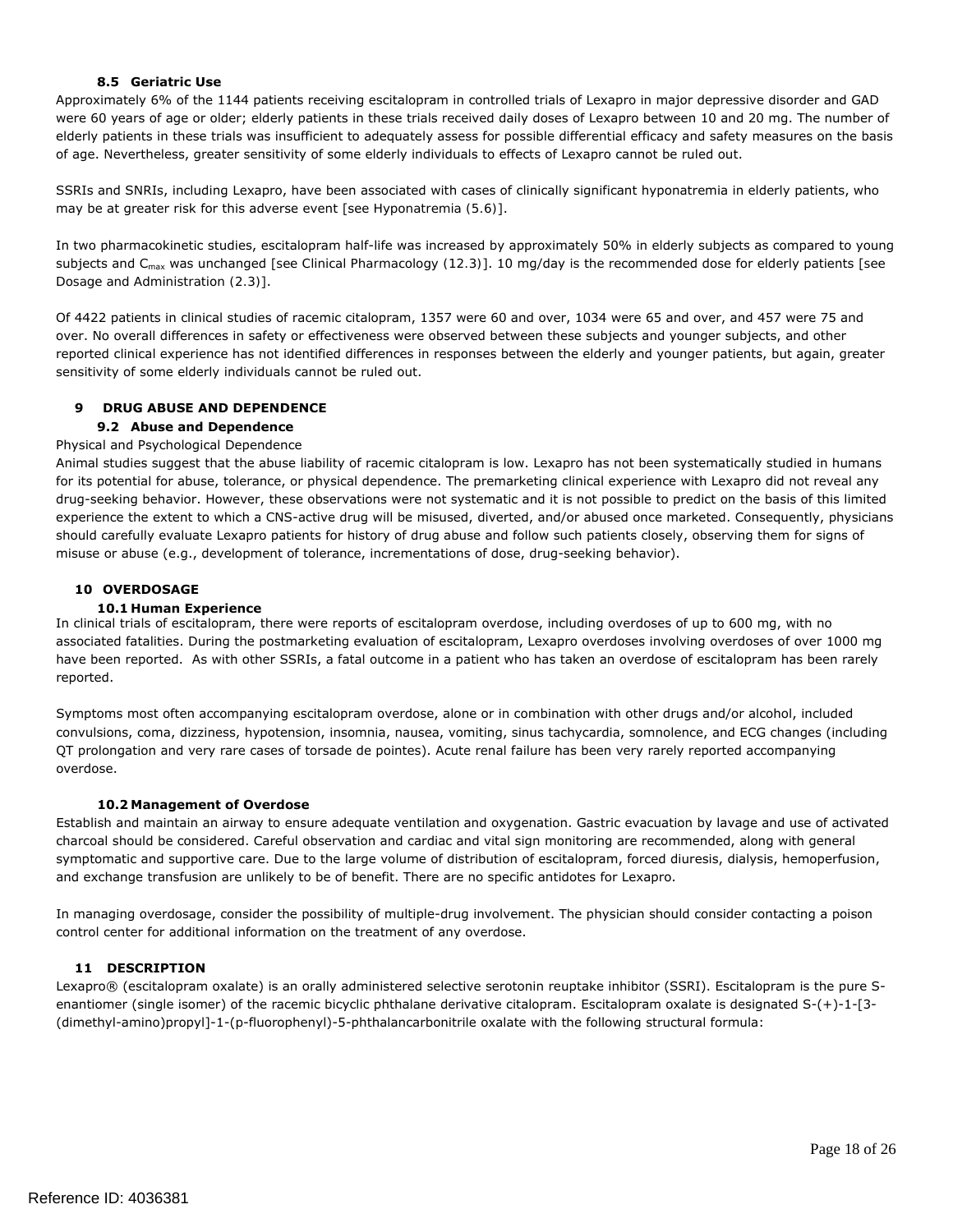

The molecular formula is  $C_{20}H_{21}F N_2O \bullet C_2H_2O_4$  and the molecular weight is 414.40.

Escitalopram oxalate occurs as a fine, white to slightly-yellow powder and is freely soluble in methanol and dimethyl sulfoxide (DMSO), soluble in isotonic saline solution, sparingly soluble in water and ethanol, slightly soluble in ethyl acetate, and insoluble in heptane.

Lexapro (escitalopram oxalate) is available as tablets or as an oral solution.

 Lexapro tablets are film-coated, round tablets containing escitalopram oxalate in strengths equivalent to 5 mg, 10 mg, and 20 mg croscarmellose sodium, microcrystalline cellulose/colloidal silicon dioxide, and magnesium stearate. The film coating contains escitalopram base. The 10 and 20 mg tablets are scored. The tablets also contain the following inactive ingredients: talc, hypromellose, titanium dioxide, and polyethylene glycol.

Lexapro oral solution contains escitalopram oxalate equivalent to 1 mg/mL escitalopram base. It also contains the following inactive ingredients: sorbitol, purified water, citric acid, sodium citrate, malic acid, glycerin, propylene glycol, methylparaben, propylparaben, and natural peppermint flavor.

# **12 CLINICAL PHARMACOLOGY**

 **12.1 Mechanism of Action** 

The mechanism of antidepressant action of escitalopram, the S-enantiomer of racemic citalopram, is presumed to be linked to potentiation of serotonergic activity in the central nervous system (CNS) resulting from its inhibition of CNS neuronal reuptake of serotonin (5-HT).

#### **12.2 Pharmacodynamics**

 various anticholinergic, sedative, and cardiovascular side effects of other psychotropic drugs. *In vitro* and *in vivo* studies in animals suggest that escitalopram is a highly selective serotonin reuptake inhibitor (SSRI) with minimal effects on norepinephrine and dopamine neuronal reuptake. Escitalopram is at least 100-fold more potent than the R-enantiomer with respect to inhibition of 5-HT reuptake and inhibition of 5-HT neuronal firing rate. Tolerance to a model of antidepressant effect in rats was not induced by long-term (up to 5 weeks) treatment with escitalopram. Escitalopram has no or very low affinity for serotonergic (5-HT<sub>1-7</sub>) or other receptors including alpha- and beta-adrenergic, dopamine (D<sub>1-5</sub>), histamine (H<sub>1-3</sub>), muscarinic (M<sub>1-5</sub>), and benzodiazepine receptors. Escitalopram also does not bind to, or has low affinity for, various ion channels including Na<sup>+</sup>, K<sup>+</sup>, Cl<sup>-</sup>, and Ca<sup>++</sup> channels. Antagonism of muscarinic, histaminergic, and adrenergic receptors has been hypothesized to be associated with

#### **12.3 Pharmacokinetics**

The single- and multiple-dose pharmacokinetics of escitalopram are linear and dose-proportional in a dose range of 10 to 30 mg/day. Biotransformation of escitalopram is mainly hepatic, with a mean terminal half-life of about 27-32 hours. With once-daily dosing, steady state plasma concentrations are achieved within approximately one week. At steady state, the extent of accumulation of escitalopram in plasma in young healthy subjects was 2.2-2.5 times the plasma concentrations observed after a single dose. The tablet and the oral solution dosage forms of escitalopram oxalate are bioequivalent.

#### Absorption and Distribution

Following a single oral dose (20 mg tablet or solution) of escitalopram, peak blood levels occur at about 5 hours. Absorption of escitalopram is not affected by food.

The absolute bioavailability of citalopram is about 80% relative to an intravenous dose, and the volume of distribution of citalopram is about 12 L/kg. Data specific on escitalopram are unavailable.

The binding of escitalopram to human plasma proteins is approximately 56%.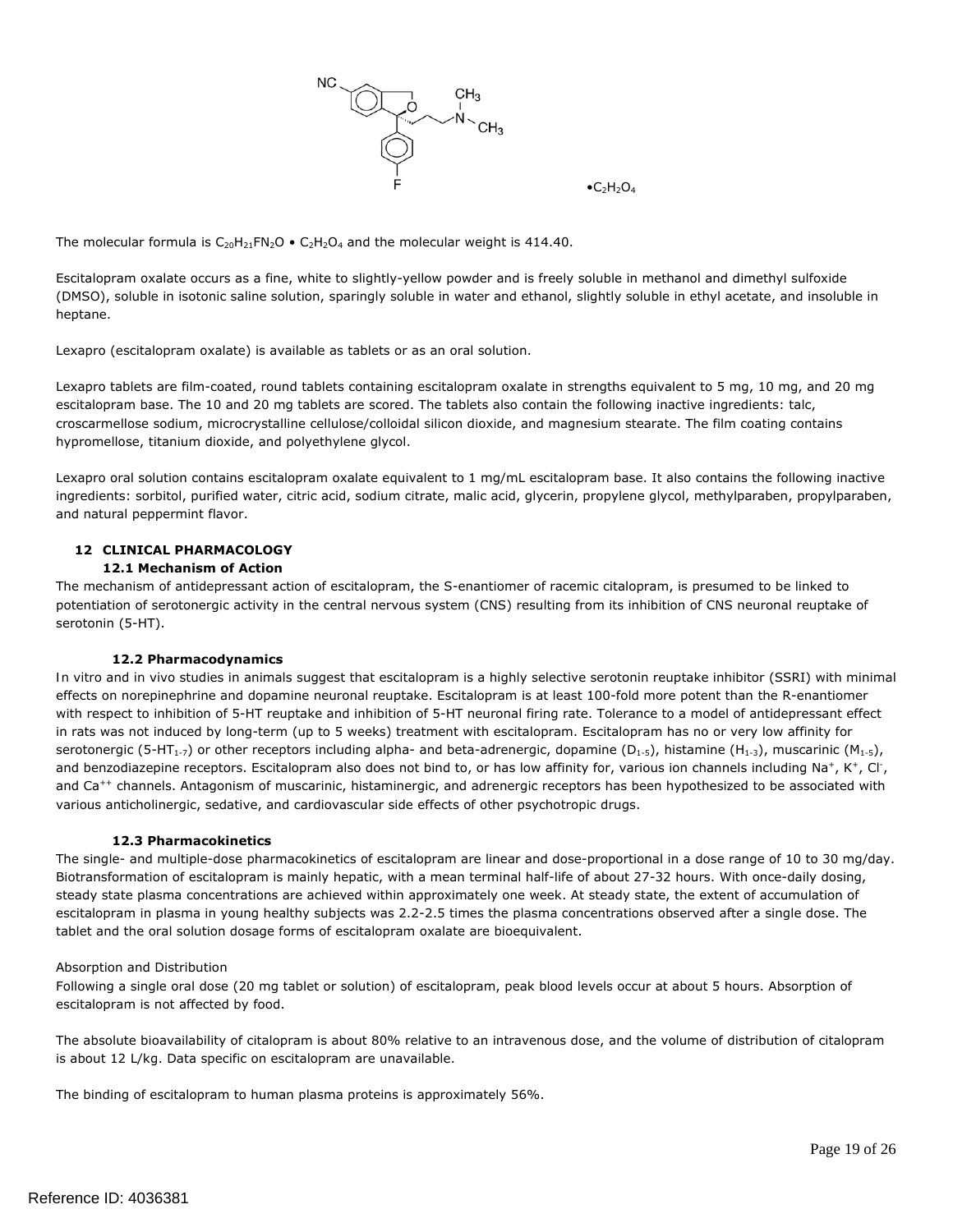#### Metabolism and Elimination

Following oral administrations of escitalopram, the fraction of drug recovered in the urine as escitalopram and S-demethylcitalopram (S-DCT) is about 8% and 10%, respectively. The oral clearance of escitalopram is 600 mL/min, with approximately 7% of that due to renal clearance.

Escitalopram is metabolized to S-DCT and S-didemethylcitalopram (S-DDCT). In humans, unchanged escitalopram is the predominant compound in plasma. At steady state, the concentration of the escitalopram metabolite S-DCT in plasma is approximately one-third that of escitalopram. The level of S-DDCT was not detectable in most subjects. *In vitro* studies show that escitalopram is at least 7 and 27 times more potent than S-DCT and S-DDCT, respectively, in the inhibition of serotonin reuptake, suggesting that the metabolites of escitalopram do not contribute significantly to the antidepressant actions of escitalopram. S-DCT and S-DDCT also have no or very low affinity for serotonergic (5-HT<sub>1-7</sub>) or other receptors including alpha- and beta-adrenergic, dopamine  $(D_{1-5})$ , histamine  $(H_{1-3})$ , muscarinic  $(M_{1-5})$ , and benzodiazepine receptors. S-DCT and S-DDCT also do not bind to various ion channels including  $\text{Na}^+$ , K<sup>+</sup>, Cl<sup>-</sup>, and Ca<sup>++</sup> channels.

*In vitro* studies using human liver microsomes indicated that CYP3A4 and CYP2C19 are the primary isozymes involved in the Ndemethylation of escitalopram.

#### Population Subgroups

#### Age

Adolescents - In a single dose study of 10 mg escitalopram, AUC of escitalopram decreased by 19%, and C<sub>max</sub> increased by 26% in healthy adolescent subjects (12 to 17 years of age) compared to adults. Following multiple dosing of 40 mg/day citalopram, escitalopram elimination half-life, steady-state C<sub>max</sub> and AUC were similar in patients with MDD (12 to 17 years of age) compared to adult patients. No adjustment of dosage is needed in adolescent patients.

unchanged. 10 mg is the recommended dose for elderly patients [see Dosage and Administration (2.3)]. Elderly - Escitalopram pharmacokinetics in subjects ≥ 65 years of age were compared to younger subjects in a single-dose and a multiple-dose study. Escitalopram AUC and half-life were increased by approximately 50% in elderly subjects, and  $C<sub>max</sub>$  was

Gender - Based on data from single- and multiple-dose studies measuring escitalopram in elderly, young adults, and adolescents, no dosage adjustment on the basis of gender is needed.

Reduced hepatic function - Citalopram oral clearance was reduced by 37% and half-life was doubled in patients with reduced hepatic function compared to normal subjects. 10 mg is the recommended dose of escitalopram for most hepatically impaired patients [*see Dosage and Administration (2.3)*].

Reduced renal function - In patients with mild to moderate renal function impairment, oral clearance of citalopram was reduced by 17% compared to normal subjects. No adjustment of dosage for such patients is recommended. No information is available about the pharmacokinetics of escitalopram in patients with severely reduced renal function (creatinine clearance < 20 mL/min).

#### Drug-Drug Interactions

*In vitro* enzyme inhibition data did not reveal an inhibitory effect of escitalopram on CYP3A4, -1A2, -2C9, -2C19, and -2E1. Based on *in vitro* data, escitalopram would be expected to have little inhibitory effect on *in vivo* metabolism mediated by these cytochromes. While *in vivo* data to address this question are limited, results from drug interaction studies suggest that escitalopram, at a dose of 20 mg, has no 3A4 inhibitory effect and a modest 2D6 inhibitory effect. See *Drug Interactions (7.18)* for more detailed information on available drug interaction data.

#### **13 NONCLINICAL TOXICOLOGY**

#### **13.1 Carcinogenesis, Mutagenesis, Impairment of Fertility**

#### Carcinogenesis

Racemic citalopram was administered in the diet to NMRI/BOM strain mice and COBS WI strain rats for 18 and 24 months, respectively. There was no evidence for carcinogenicity of racemic citalopram in mice receiving up to 240 mg/kg/day. There was an increased incidence of small intestine carcinoma in rats receiving 8 or 24 mg/kg/day racemic citalopram. A no-effect dose for this finding was not established. The relevance of these findings to humans is unknown.

#### Mutagenesis

Racemic citalopram was mutagenic in the *in vitro* bacterial reverse mutation assay (Ames test) in 2 of 5 bacterial strains (Salmonella TA98 and TA1537) in the absence of metabolic activation. It was clastogenic in the *in vitro* Chinese hamster lung cell assay for chromosomal aberrations in the presence and absence of metabolic activation. Racemic citalopram was not mutagenic in the *in vitro*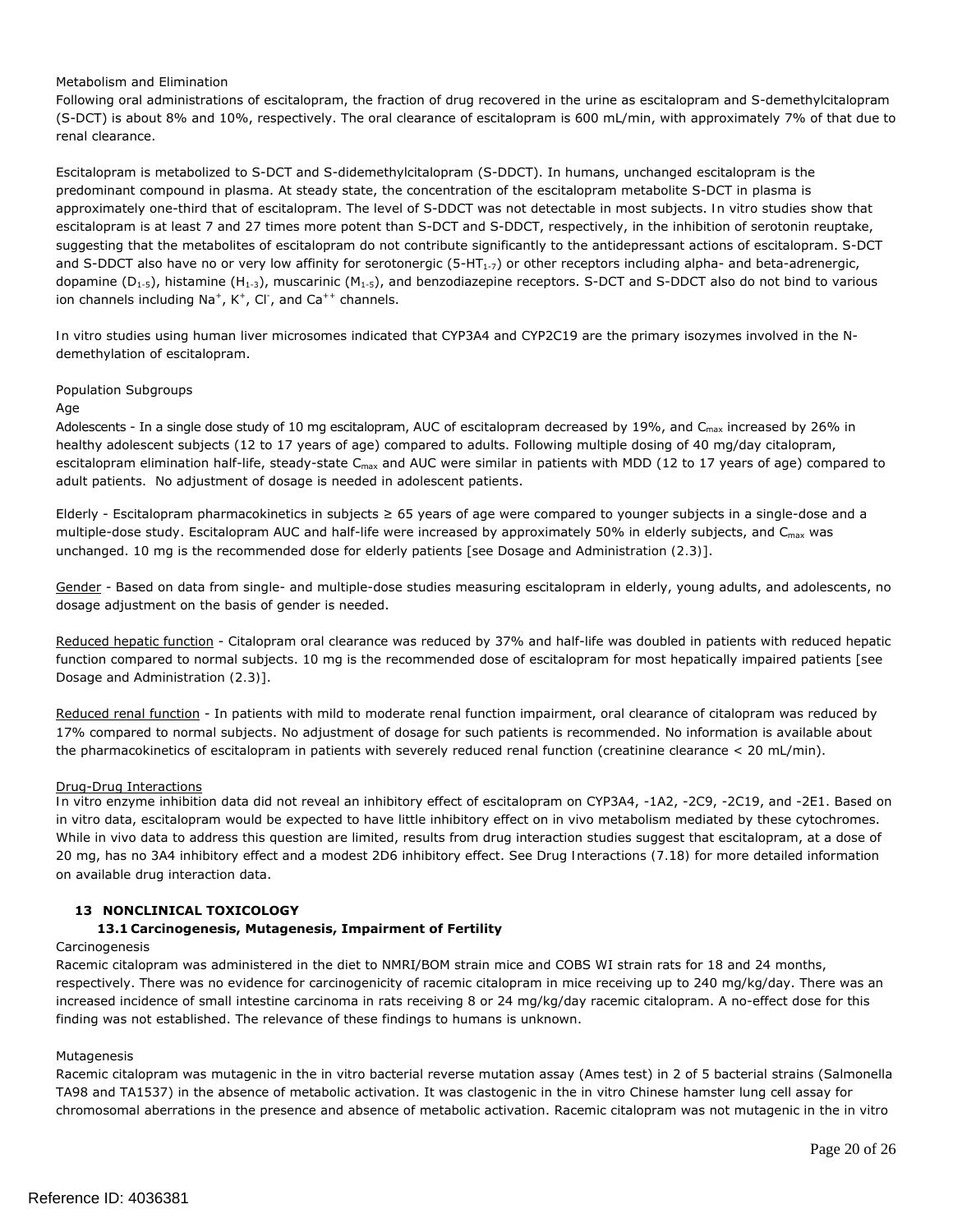mammalian forward gene mutation assay (HPRT) in mouse lymphoma cells or in a coupled *in vitro/in vivo* unscheduled DNA synthesis (UDS) assay in rat liver. It was not clastogenic in the *in vitro* chromosomal aberration assay in human lymphocytes or in two *in vivo* mouse micronucleus assays.

#### Impairment of Fertility

When racemic citalopram was administered orally to 16 male and 24 female rats prior to and throughout mating and gestation at doses of 32, 48, and 72 mg/kg/day, mating was decreased at all doses, and fertility was decreased at doses ≥ 32 mg/kg/day. Gestation duration was increased at 48 mg/kg/day.

#### **13.2 Animal Toxicology and/or Pharmacology**

#### Retinal Changes in Rats

Pathologic changes (degeneration/atrophy) were observed in the retinas of albino rats in the 2-year carcinogenicity study with racemic citalopram. There was an increase in both incidence and severity of retinal pathology in both male and female rats receiving 80 mg/kg/day. Similar findings were not present in rats receiving 24 mg/kg/day of racemic citalopram for two years, in mice receiving up to 240 mg/kg/day of racemic citalopram for 18 months, or in dogs receiving up to 20 mg/kg/day of racemic citalopram for one year.

Additional studies to investigate the mechanism for this pathology have not been performed, and the potential significance of this effect in humans has not been established.

#### Cardiovascular Changes in Dogs

In a one-year toxicology study, 5 of 10 beagle dogs receiving oral racemic citalopram doses of 8 mg/kg/day died suddenly between weeks 17 and 31 following initiation of treatment. Sudden deaths were not observed in rats at doses of racemic citalopram up to 120 mg/kg/day, which produced plasma levels of citalopram and its metabolites demethylcitalopram and didemethylcitalopram (DDCT) similar to those observed in dogs at 8 mg/kg/day. A subsequent intravenous dosing study demonstrated that in beagle dogs, racemic DDCT caused QT prolongation, a known risk factor for the observed outcome in dogs.

#### **14 CLINICAL STUDIES**

#### **14.1 Major Depressive Disorder**

#### **Adolescents**

The efficacy of Lexapro as an acute treatment for major depressive disorder in adolescent patients was established in an 8-week, flexible-dose, placebo-controlled study that compared Lexapro 10-20 mg/day to placebo in outpatients 12 to 17 years of age inclusive who met DSM-IV criteria for major depressive disorder. The primary outcome was change from baseline to endpoint in the Children's Depression Rating Scale - Revised (CDRS-R). In this study, Lexapro showed statistically significant greater mean improvement compared to placebo on the CDRS-R.

for this trial largely came from the adolescent subgroup. The efficacy of Lexapro in the acute treatment of major depressive disorder in adolescents was established, in part, on the basis of extrapolation from the 8-week, flexible-dose, placebo-controlled study with racemic citalopram 20-40 mg/day. In this outpatient study in children and adolescents 7 to 17 years of age who met DSM-IV criteria for major depressive disorder, citalopram treatment showed statistically significant greater mean improvement from baseline, compared to placebo, on the CDRS-R; the positive results

Two additional flexible-dose, placebo-controlled MDD studies (one Lexapro study in patients ages 7 to 17 and one citalopram study in adolescents) did not demonstrate efficacy.

Although maintenance efficacy in adolescent patients has not been systematically evaluated, maintenance efficacy can be extrapolated from adult data along with comparisons of escitalopram pharmacokinetic parameters in adults and adolescent patients.

#### **Adults**

outcome in all three studies was change from baseline to endpoint in the Montgomery Asberg Depression Rating Scale (MADRS). The efficacy of Lexapro as a treatment for major depressive disorder was established in three, 8-week, placebo-controlled studies conducted in outpatients between 18 and 65 years of age who met DSM-IV criteria for major depressive disorder. The primary

A fixed-dose study compared 10 mg/day Lexapro and 20 mg/day Lexapro to placebo and 40 mg/day citalopram. The 10 mg/day and 20 mg/day Lexapro treatment groups showed statistically significant greater mean improvement compared to placebo on the MADRS. The 10 mg and 20 mg Lexapro groups were similar on this outcome measure.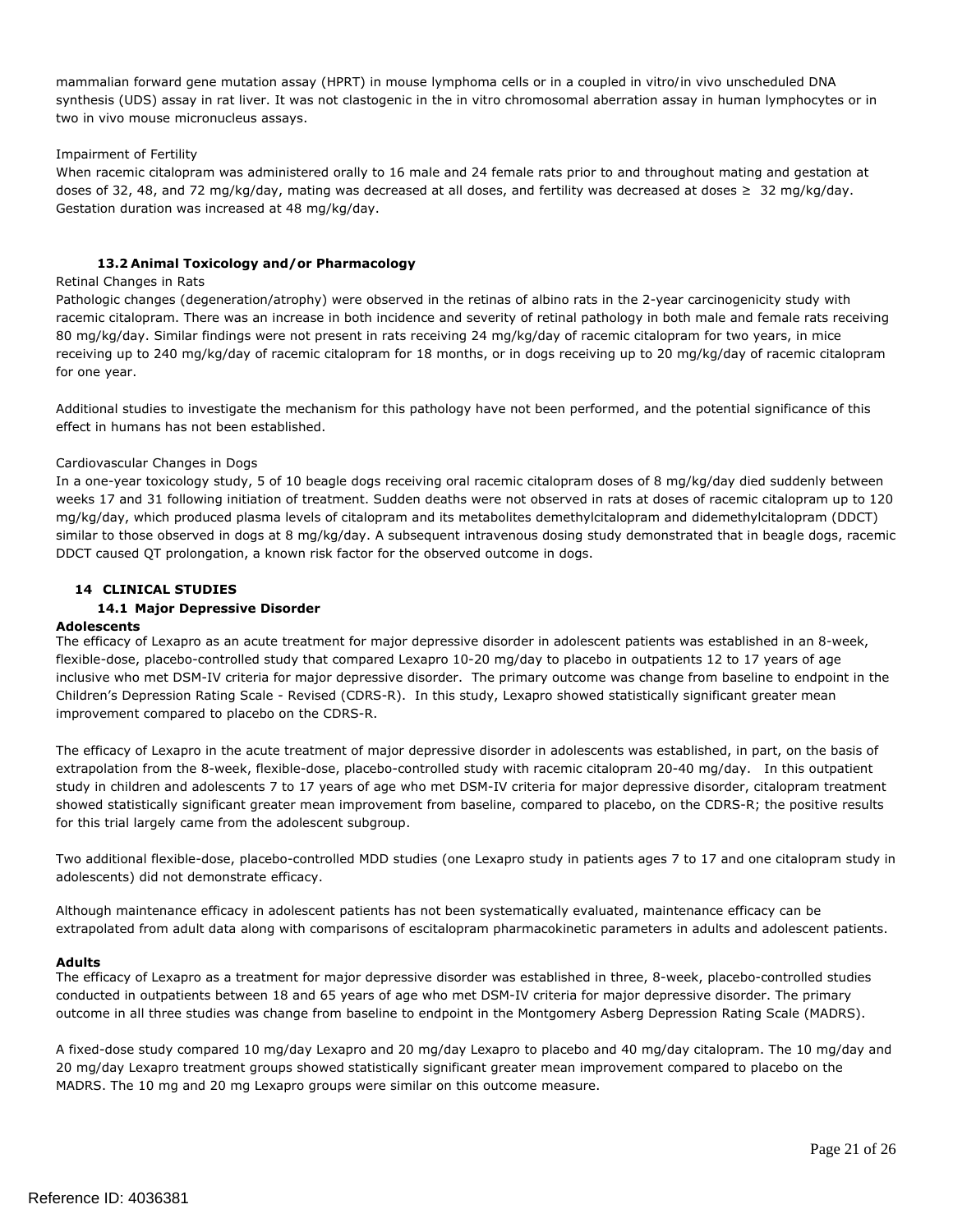In a second fixed-dose study of 10 mg/day Lexapro and placebo, the 10 mg/day Lexapro treatment group showed statistically significant greater mean improvement compared to placebo on the MADRS.

In a flexible-dose study, comparing Lexapro, titrated between 10 and 20 mg/day, to placebo and citalopram, titrated between 20 and 40 mg/day, the Lexapro treatment group showed statistically significant greater mean improvement compared to placebo on the MADRS.

Analyses of the relationship between treatment outcome and age, gender, and race did not suggest any differential responsiveness on the basis of these patient characteristics.

 the MADRS total score to ≤ 12. Relapse during the double-blind phase was defined as an increase of the MADRS total score to ≥ 22, In a longer-term trial, 274 patients meeting (DSM-IV) criteria for major depressive disorder, who had responded during an initial 8 week, open-label treatment phase with Lexapro 10 or 20 mg/day, were randomized to continuation of Lexapro at their same dose, or to placebo, for up to 36 weeks of observation for relapse. Response during the open-label phase was defined by having a decrease of or discontinuation due to insufficient clinical response. Patients receiving continued Lexapro experienced a statistically significant longer time to relapse compared to those receiving placebo.

#### **14.2 Generalized Anxiety Disorder**

The efficacy of Lexapro in the acute treatment of Generalized Anxiety Disorder (GAD) was demonstrated in three, 8-week, multicenter, flexible-dose, placebo-controlled studies that compared Lexapro 10-20 mg/day to placebo in adult outpatients between 18 and 80 years of age who met DSM-IV criteria for GAD. In all three studies, Lexapro showed statistically significant greater mean improvement compared to placebo on the Hamilton Anxiety Scale (HAM-A).

There were too few patients in differing ethnic and age groups to adequately assess whether or not Lexapro has differential effects in these groups. There was no difference in response to Lexapro between men and women.

#### **16 HOW SUPPLIED/STORAGE AND HANDLING**

### **16.1 Tablets**

 5 mg Tablets: Bottle of 100 NDC # 0456-2005-01 White to off-white, round, non-scored, film-coated. Imprint "FL" on one side of the tablet and "5" on the other side.

10 mg Tablets: Bottle of 100 NDC # 0456-2010-01 10 x 10 Unit Dose NDC # 0456-2010-63 White to off-white, round, scored, film-coated. Imprint on scored side with "F" on the left side and "L" on the right side. Imprint on the non-scored side with "10".

20 mg Tablets: Bottle of 100 NDC # 0456-2020-01 10 x 10 Unit Dose NDC # 0456-2020-63 White to off-white, round, scored, film-coated. Imprint on scored side with "F" on the left side and "L" on the right side. Imprint on the non-scored side with "20".

#### **16.2 Oral Solution**

5 mg/5 mL, peppermint flavor (240 mL) NDC # 0456-2101-08

Storage and Handling Store at 25°C (77°F); excursions permitted to 15 - 30°C (59-86°F).

### **17 PATIENT COUNSELING INFORMATION**

See FDA-approved Medication Guide

### **17.1 Information for Patients**

Physicians are advised to discuss the following issues with patients for whom they prescribe Lexapro.

### **General Information about Medication Guide**

Prescribers or other health professionals should inform patients, their families, and their caregivers about the benefits and risks associated with treatment with Lexapro and should counsel them in its appropriate use. A patient Medication Guide about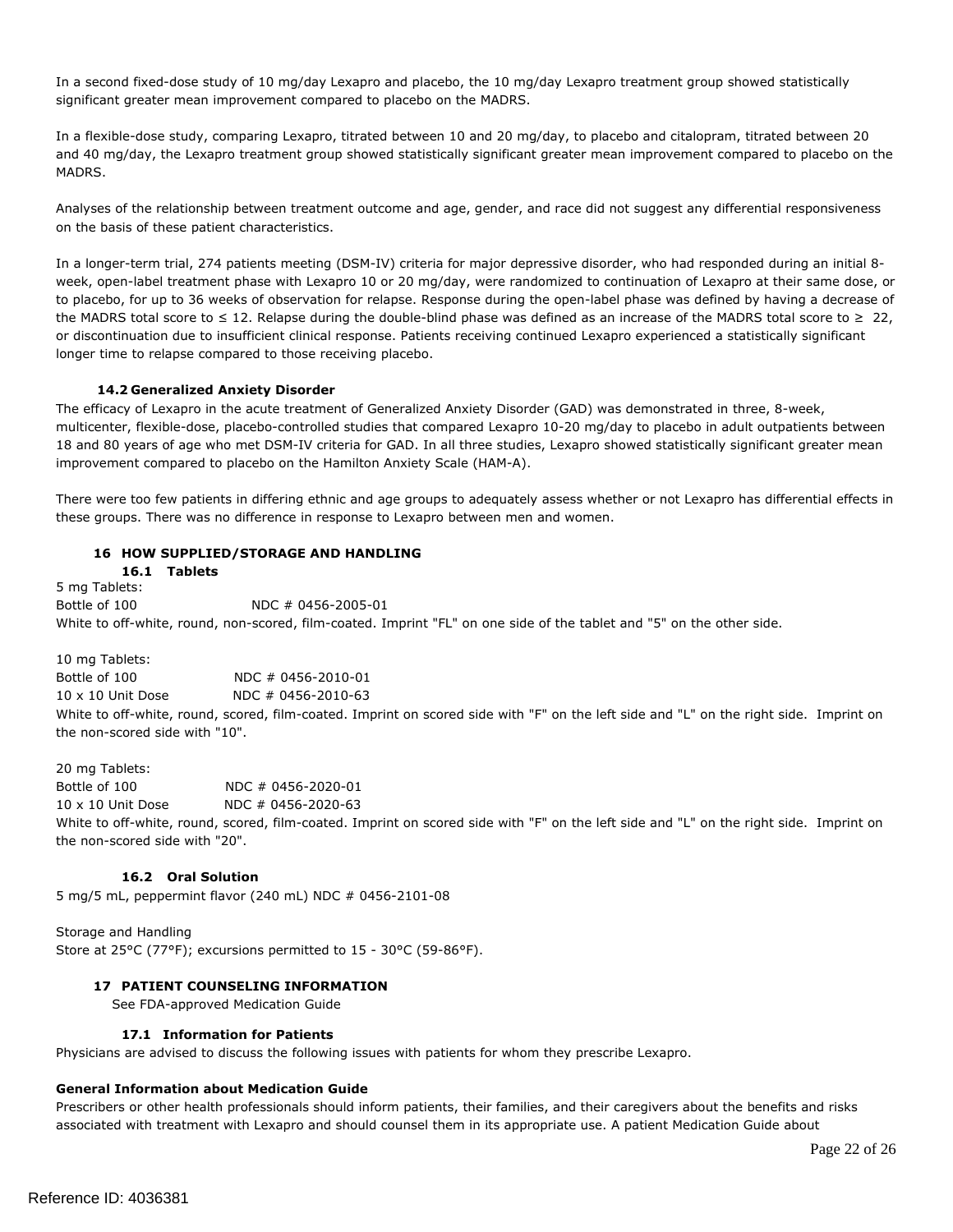"Antidepressant Medicines, Depression and other Serious Mental Illness, and Suicidal Thoughts or Actions" is available for Lexapro. The prescriber or health professional should instruct patients, their families, and their caregivers to read the Medication Guide and should assist them in understanding its contents. Patients should be given the opportunity to discuss the contents of the Medication Guide and to obtain answers to any questions they may have. The complete text of the Medication Guide is reprinted at the end of this document.

Patients should be advised of the following issues and asked to alert their prescriber if these occur while taking Lexapro.

#### **Clinical Worsening and Suicide Risk**

Patients, their families, and their caregivers should be encouraged to be alert to the emergence of anxiety, agitation, panic attacks, insomnia, irritability, hostility, aggressiveness, impulsivity, akathisia (psychomotor restlessness), hypomania, mania, other unusual changes in behavior, worsening of depression, and suicidal ideation, especially early during antidepressant treatment and when the dose is adjusted up or down. Families and caregivers of patients should be advised to look for the emergence of such symptoms on a day-to-day basis, since changes may be abrupt. Such symptoms should be reported to the patient's prescriber or health professional, especially if they are severe, abrupt in onset, or were not part of the patient's presenting symptoms. Symptoms such as these may be associated with an increased risk for suicidal thinking and behavior and indicate a need for very close monitoring and possibly changes in the medication [*see Warnings and Precautions (5.1)*].

#### **Serotonin Syndrome**

Patients should be cautioned about the risk of serotonin syndrome with the concomitant use of **Lexapro** with other serotonergic drugs including triptans, tricyclic antidepressants, fentanyl, lithium, tramadol, tryptophan, buspirone, amphetamines and St. John's Wort, and with drugs that impair metabolism of serotonin (in particular, MAOIs, both those intended to treat psychiatric disorders and also others, such as linezolid) [*see Warnings and Precautions (5.2)*].

#### **Abnormal Bleeding**

Patients should be cautioned about the concomitant use of Lexapro and NSAIDs, aspirin, warfarin, or other drugs that affect coagulation since combined use of psychotropic drugs that interfere with serotonin reuptake and these agents has been associated with an increased risk of bleeding [*see Warnings and Precautions (5.7)*].

#### **Angle Closure Glaucoma**

Patients should be advised that taking Lexapro can cause mild pupillary dilation, which in susceptible individuals, can lead to an episode of angle closure glaucoma. Pre-existing glaucoma is almost always open-angle glaucoma because angle closure glaucoma, when diagnosed, can be treated definitively with iridectomy. Open-angle glaucoma is not a risk factor for angle closure glaucoma. Patients may wish to be examined to determine whether they are susceptible to angle closure, and have a prophylactic procedure (e.g., iridectomy), if they are susceptible *[see Warnings and Precautions (5.9)]*.

#### **Concomitant Medications**

Since escitalopram is the active isomer of racemic citalopram (Celexa), the two agents should not be coadministered. Patients should be advised to inform their physician if they are taking, or plan to take, any prescription or over-the-counter drugs, as there is a potential for interactions.

#### **Continuing the Therapy Prescribed**

While patients may notice improvement with Lexapro therapy in 1 to 4 weeks, they should be advised to continue therapy as directed.

#### **Interference with Psychomotor Performance**

Because psychoactive drugs may impair judgment, thinking, or motor skills, patients should be cautioned about operating hazardous machinery, including automobiles, until they are reasonably certain that Lexapro therapy does not affect their ability to engage in such activities.

#### **Alcohol**

Patients should be told that, although Lexapro has not been shown in experiments with normal subjects to increase the mental and motor skill impairments caused by alcohol, the concomitant use of Lexapro and alcohol in depressed patients is not advised.

#### **Pregnancy and Breast Feeding**

Patients should be advised to notify their physician if they

- $\triangleright$  become pregnant or intend to become pregnant during therapy.
- $\triangleright$  are breastfeeding an infant.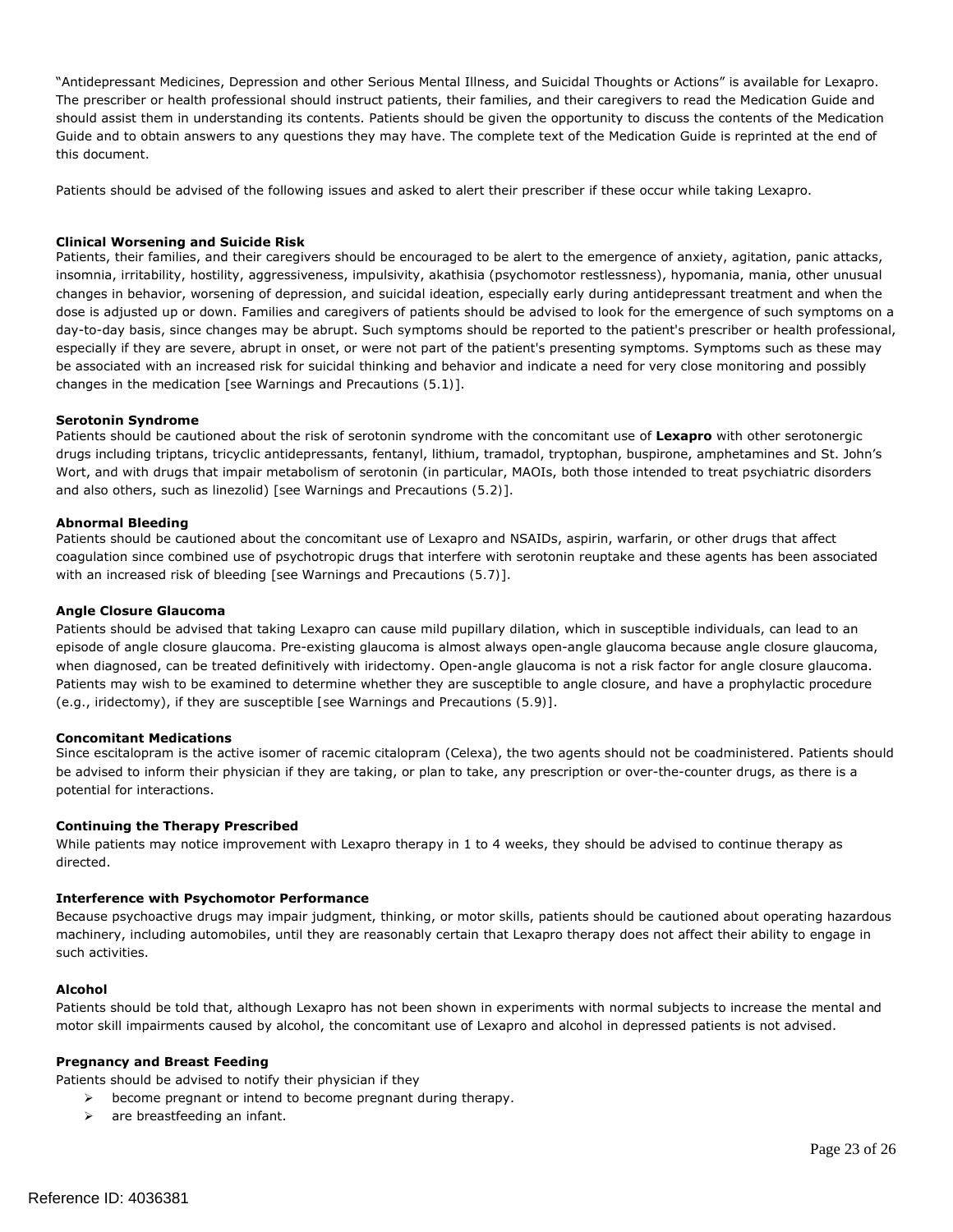#### **Need for Comprehensive Treatment Program**

Lexapro is indicated as an integral part of a total treatment program for MDD that may include other measures (psychological, educational, social) for patients with this syndrome. Drug treatment may not be indicated for all adolescents with this syndrome. Safety and effectiveness of Lexapro in MDD has not been established in pediatric patients less than 12 years of age. Antidepressants are not intended for use in the adolescent who exhibits symptoms secondary to environmental factors and/or other primary psychiatric disorders. Appropriate educational placement is essential and psychosocial intervention is often helpful. When remedial measures alone are insufficient, the decision to prescribe antidepressant medication will depend upon the physician's assessment of the chronicity and severity of the patient's symptoms.

# **17.2 FDA-Approved Medication Guide Medication Guide**

(escitalopram oxalate) Lexapro® (leks-a-pro) Tablets/Oral Solution

Read the Medication Guide that comes with Lexapro before you start taking it and each time you get a refill. There may be new information. This Medication Guide does not take the place of talking to your healthcare provider about your medical condition or treatment. Talk with your healthcare provider if there is something you do not understand or want to learn more about.

#### **What is the most important information I should know about Lexapro?**

 serious side effects, including: Lexapro and other antidepressant medicines may cause

#### **1. Suicidal thoughts or actions:**

- **Lexapro and other antidepressant medicines may increase suicidal thoughts or actions** in some children, teenagers, or young adults within the **first few months of treatment or when the dose is changed.**
- Depression or other serious mental illnesses are the most important causes of suicidal thoughts or actions.
- Watch for these changes and call your healthcare provider right away if you notice:
	- New or sudden changes in mood, behavior, actions, thoughts, or feelings, especially if severe.
	- Pay particular attention to such changes when Lexapro is started or when the dose is changed.

Keep all follow-up visits with your healthcare provider and call between visits if you are worried about symptoms.

#### **Call your healthcare provider right away if you have any of the following symptoms, or call 911 if an emergency, especially if they are new, worse, or worry you:**

- attempts to commit suicide
- acting on dangerous impulses
- acting aggressive or violent
- thoughts about suicide or dying
- new or worse depression
- new or worse anxiety or panic attacks
- feeling agitated, restless, angry or irritable
- trouble sleeping
- an increase in activity or talking more than what is normal for you
- other unusual changes in behavior or mood

#### **Call your healthcare provider right away if you have any of the following symptoms, or call 911 if an**

#### **emergency. Lexapro may be associated with these serious side effects:**

#### **2. Serotonin Syndrome. This condition can be lifethreatening and may include**:

- agitation, hallucinations, coma or other changes in mental status
- coordination problems or muscle twitching (overactive reflexes)
- racing heartbeat, high or low blood pressure
- sweating or fever
- nausea, vomiting, or diarrhea
- muscle rigidity
- **3. Severe allergic reactions:** 
	- trouble breathing
	- swelling of the face, tongue, eyes or mouth
	- rash, itchy welts (hives) or blisters, alone or with fever or joint pain
- **4. Abnormal bleeding**: Lexapro and other antidepressant medicines may increase your risk of bleeding or bruising, especially if you take the blood thinner warfarin (Coumadin®, Jantoven®), a non-steroidal antiinflammatory drug (NSAIDs, like ibuprofen or naproxen), or aspirin.
- **5. Seizures or convulsions**

#### **6. Manic episodes:**

- greatly increased energy
- severe trouble sleeping
- racing thoughts
- reckless behavior
- unusually grand ideas
- excessive happiness or irritability
- talking more or faster than usual
- **7. Changes in appetite or weight.** Children and adolescents should have height and weight monitored during treatment.
- **8. Low salt (sodium) levels in the blood.** Elderly people may be at greater risk for this. Symptoms may include:
	- headache
	- weakness or feeling unsteady
	- confusion, problems concentrating or thinking or memory problems
- **9. Visual problems** 
	- eye pain
	- changes in vision
	- swelling or redness in or around the eye

Only some people are at risk for these problems. You may want to undergo an eye examination to see if you are at risk and receive preventative treatment if you are.

### **Do not stop Lexapro without first talking to your**

 cause serious symptoms including: **healthcare provider**. Stopping Lexapro too quickly may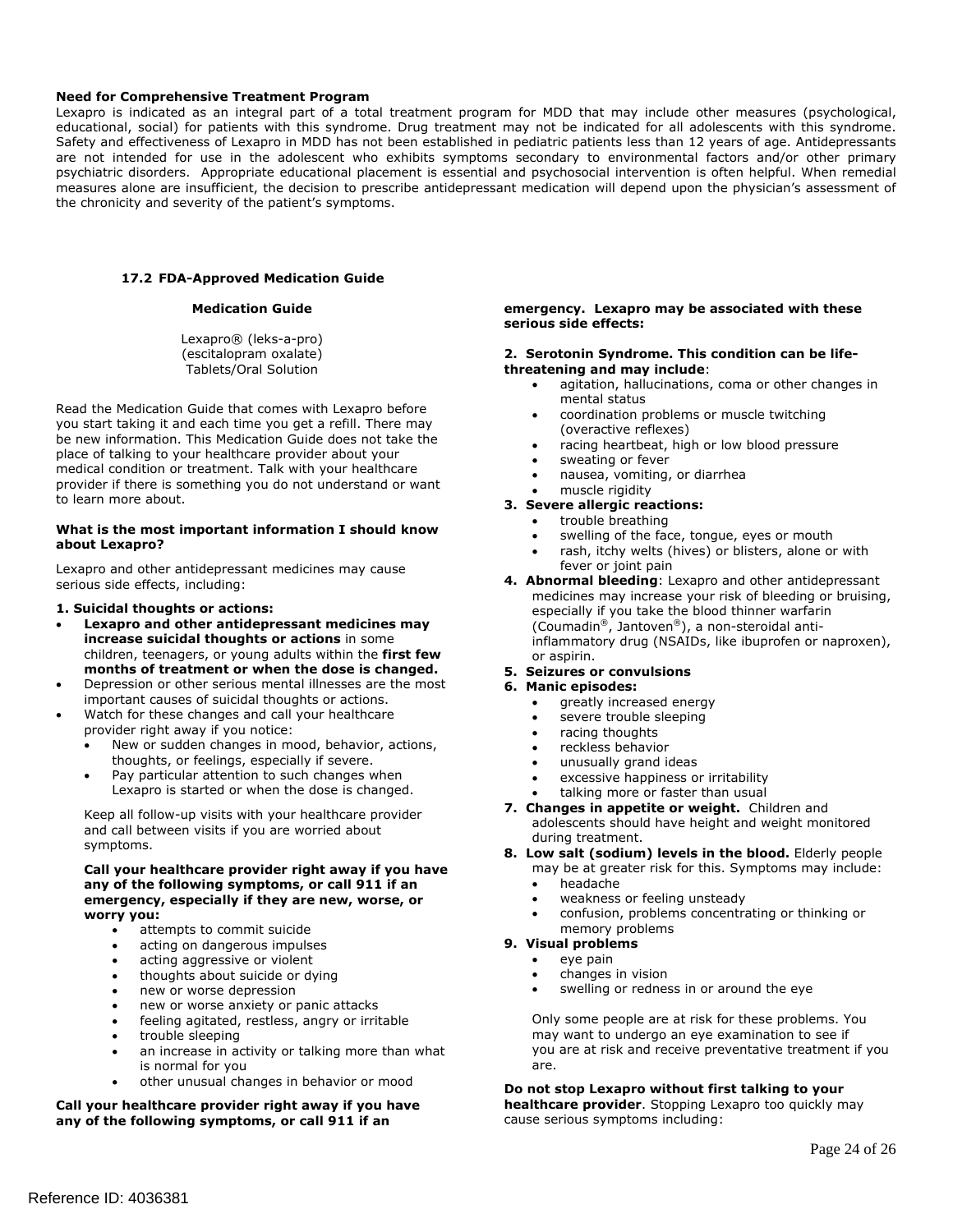- anxiety, irritability, high or low mood, feeling restless or changes in sleep habits
- headache, sweating, nausea, dizziness
- electric shock-like sensations, shaking, confusion

#### **What is Lexapro?**

Lexapro is a prescription medicine used to treat depression. It is important to talk with your healthcare provider about the risks of treating depression and also the risks of not treating it. You should discuss all treatment choices with your healthcare provider. Lexapro is also used to treat:

Major Depressive Disorder (MDD)

Generalized Anxiety Disorder (GAD)

Talk to your healthcare provider if you do not think that your condition is getting better with Lexapro treatment.

#### **Who should not take Lexapro?**

Do not take Lexapro if you:

- ingredients in Lexapro. are allergic to escitalopram oxalate or citalopram hydrobromide or any of the ingredients in Lexapro. See the end of this Medication Guide for a complete list of
- take a monoamine oxidase inhibitor (MAOI). Ask your healthcare provider or pharmacist if you are not sure if you take an MAOI, including the antibiotic linezolid.
- Do not take an MAOI within 2 weeks of stopping Lexapro unless directed to do so by your physician.
- Do not start Lexapro if you stopped taking an MAOI in the last 2 weeks unless directed to do so by your physician.

#### **People who take Lexapro close in time to an MAOI any of these symptoms: may have serious or even life-threatening side effects. Get medical help right away if you have**

- high fever
- uncontrolled muscle spasms
- stiff muscles
- rapid changes in heart rate or blood pressure
- confusion
- loss of consciousness (pass out)
- **because taking this drug with Lexapro can cause**  serious heart problems. **take the antipsychotic medicine pimozide (Orap®)**

#### What should I tell my healthcare provider before taking **Lexapro? Ask if you are not sure.**

Before starting Lexapro, tell your healthcare provider if you: Are taking certain drugs such as:

- 
- Triptans used to treat migraine headache Medicines used to treat mood, anxiety, psychotic or
- thought disorders, including tricyclics, lithium, SSRIs, SNRIs, amphetamines, or antipsychotics
- Tramadol
- Over-the-counter supplements such as tryptophan or St. John's Wort
- have liver problems
- have kidney problems
- have heart problems
- have or had seizures or convulsions
- have bipolar disorder or mania
- have low sodium levels in your blood
- have a history of a stroke
- have high blood pressure
- have or had bleeding problems
- are pregnant or plan to become pregnant. It is not known if Lexapro will harm your unborn baby. Talk to your healthcare provider about the benefits and risks of treating depression during pregnancy

 are breast-feeding or plan to breast-feed. Some Lexapro may pass into your breast milk. Talk to your healthcare provider about the best way to feed your baby while taking Lexapro.

**Tell your healthcare provider about all the** medicines **that you take,** including prescription and non-prescription medicines, vitamins, and herbal supplements. Lexapro and some medicines may interact with each other, may not work as well, or may cause serious side effects.

Your healthcare provider or pharmacist can tell you if it is safe to take Lexapro with your other medicines. Do not start or stop any medicine while taking Lexapro without talking to your healthcare provider first.

If you take Lexapro, you should not take any other medicines that contain escitalopram oxalate or citalopram hydrobromide including: Celexa.

#### **How should I take Lexapro?**

- Take Lexapro exactly as prescribed. Your healthcare provider may need to change the dose of Lexapro until it is the right dose for you.
- Lexapro may be taken with or without food.
- If you miss a dose of Lexapro, take the missed dose as soon as you remember. If it is almost time for the next dose, skip the missed dose and take your next dose at the regular time. Do not take two doses of Lexapro at the same time.
- If you take too much Lexapro, call your healthcare provider or poison control center right away, or get emergency treatment.

#### **What should I avoid while taking Lexapro?**

 activities until you know how Lexapro affects you. Do not Lexapro can cause sleepiness or may affect your ability to make decisions, think clearly, or react quickly. You should not drive, operate heavy machinery, or do other dangerous drink alcohol while using Lexapro.

#### **What are the possible side effects of Lexapro?**

#### **Lexapro may cause serious side effects, including all** of those described in the section entitled "What is the most important information I should know about Lexapro?"

Common possible side effects in people who take Lexapro include**:** 

- Nausea
- Sleepiness
- Weakness
- Dizziness
- Feeling anxious
- Trouble sleeping
- Sexual problems
- Sweating
- Shaking
- Not feeling hungry
- Dry mouth
- Constipation
- Infection
- Yawning

Other side effects in children and adolescents include:

- increased thirst
- abnormal increase in muscle movement or agitation